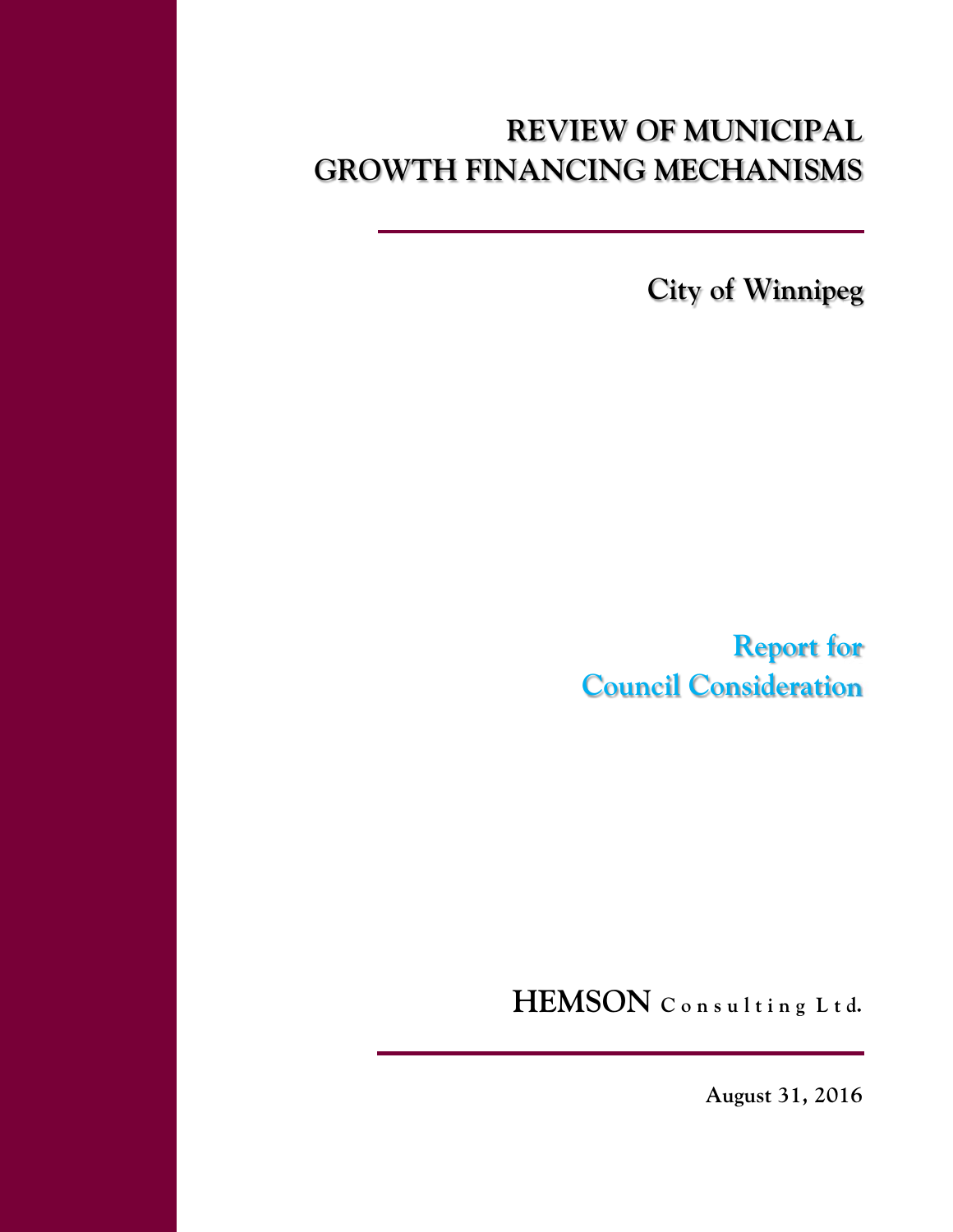## **TABLE OF CONTENTS**

| $\mathbf{H}$ |                                                                     |                                                           |  |  |
|--------------|---------------------------------------------------------------------|-----------------------------------------------------------|--|--|
|              | $A_{-}$                                                             | WINNIPEG HAS EXPERIENCED SIGNIFICANT GROWTH IN RECENT     |  |  |
|              |                                                                     |                                                           |  |  |
|              | B.                                                                  | HOW WINNIPEG PAYS FOR DEVELOPMENT-RELATED SERVICING       |  |  |
|              |                                                                     |                                                           |  |  |
|              | C.                                                                  | FUNDING IMPLICATIONS OF NEW DEVELOPMENT FOR MUNICIPAL     |  |  |
|              | D.                                                                  |                                                           |  |  |
|              |                                                                     |                                                           |  |  |
| Ш            |                                                                     | KEY GROWTH FUNDING PRINCIPLES AND AVAILABLE MECHANISMS 12 |  |  |
| $\mathbf{I}$ | <b>COMPARISON OF LEGISLATIVE CHARGES IN CANADIAN MUNICIPALITIES</b> |                                                           |  |  |
|              |                                                                     |                                                           |  |  |
|              | $A_{\cdot}$                                                         |                                                           |  |  |
|              | B.                                                                  |                                                           |  |  |
|              | $\mathcal{C}$ .                                                     |                                                           |  |  |
|              | D.                                                                  |                                                           |  |  |
|              | F.                                                                  |                                                           |  |  |
|              | F.                                                                  |                                                           |  |  |
| $\mathbf v$  |                                                                     |                                                           |  |  |
|              |                                                                     | APPENDIX A COMPARISON OF GROWTH FINANCING MECHANISMS IN   |  |  |
|              |                                                                     |                                                           |  |  |

 $\overline{a}$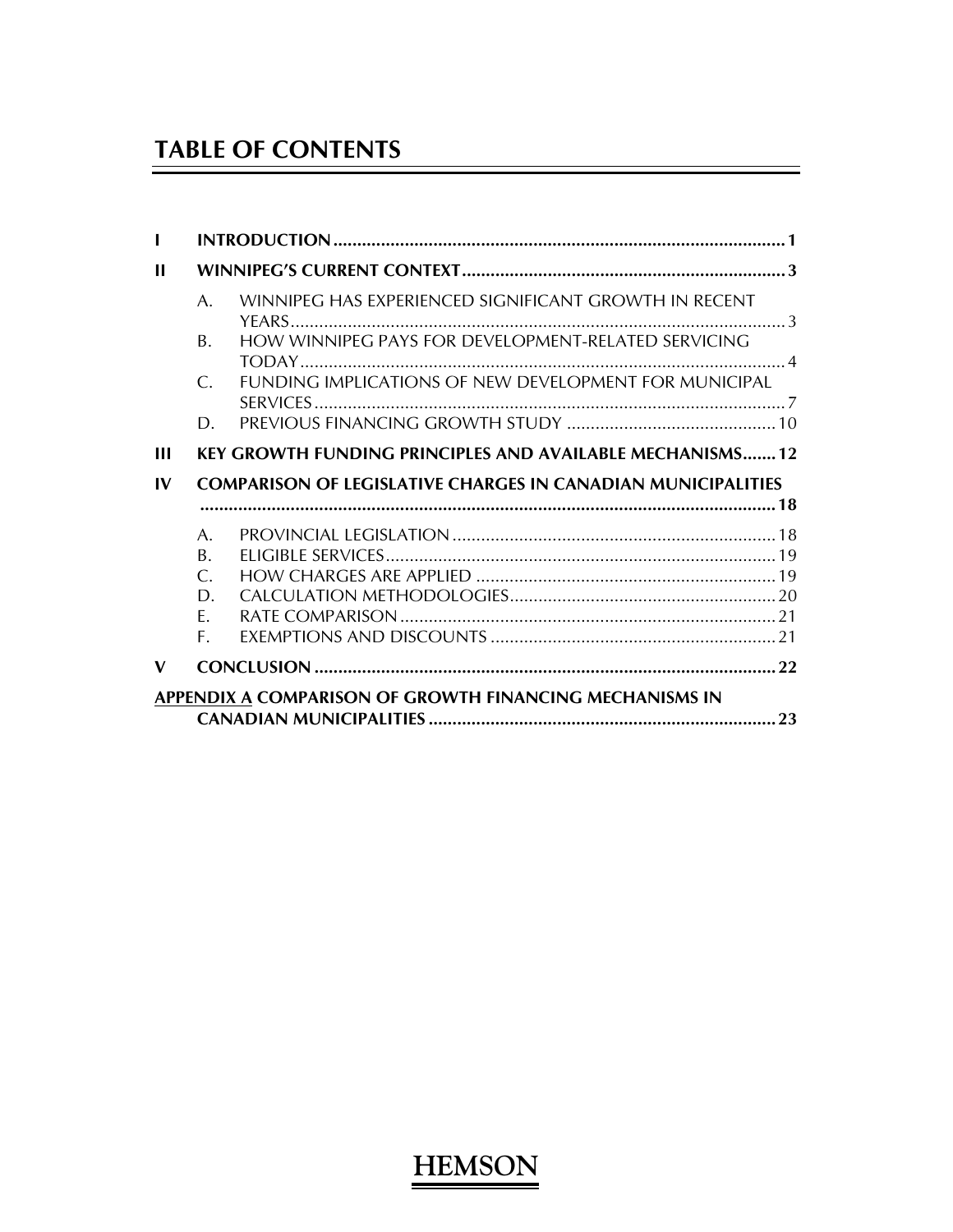### **I INTRODUCTION**

For many years the City of Winnipeg experienced relatively modest rates of growth and was able to absorb the added demands placed on infrastructure and annual operations without the need to change the way in which it funded and financed the additional needs. In the last ten years, the City has been experiencing a period of increasing growth placing greater pressure on the City's infrastructure and resources. With growth expected to continue, the funding of new infrastructure for expanded City services will be a significant challenge. Recognizing this challenge, the City is in the process of examining the costs and revenues associated with growth as well as the potential to introduce new funding mechanisms. To assist the City in this process Hemson was retained to undertake a review of funding and financing principles and practices and to calculate what level of charges would be required in order to pay for off-site infrastructure that would be needed to met the service demands of growth anticipated to occur up to 2041.

This report provides an overview of the City's current context and practices related to development-related funding, as well as a review of key financing mechanisms employed by municipalities across Canada to fund the initial emplacement of development-related costs, and which could be employed to fund the costs of growth in Winnipeg.

The report is organized as follows:

**Section II** provides an overview of the City's current context as it relates to growth and funding practices. In particular, it considers the extent to which new development-growth funds the associated municipal servicing requirements – does growth pay for growth in Winnipeg.

**Section III** explores some of the key principles that underlie the question of who should pay for growth. It also examines a variety of development-related capital funding mechanisms that are available to Canadian municipalities.

**Section IV** presents a closer examination of legislative charges as a funding mechanism, with a comparison of how this mechanism is employed by 13 Canadian municipalities to fund the City-wide costs associated with development. A detailed summary of this review is provided in Appendix A.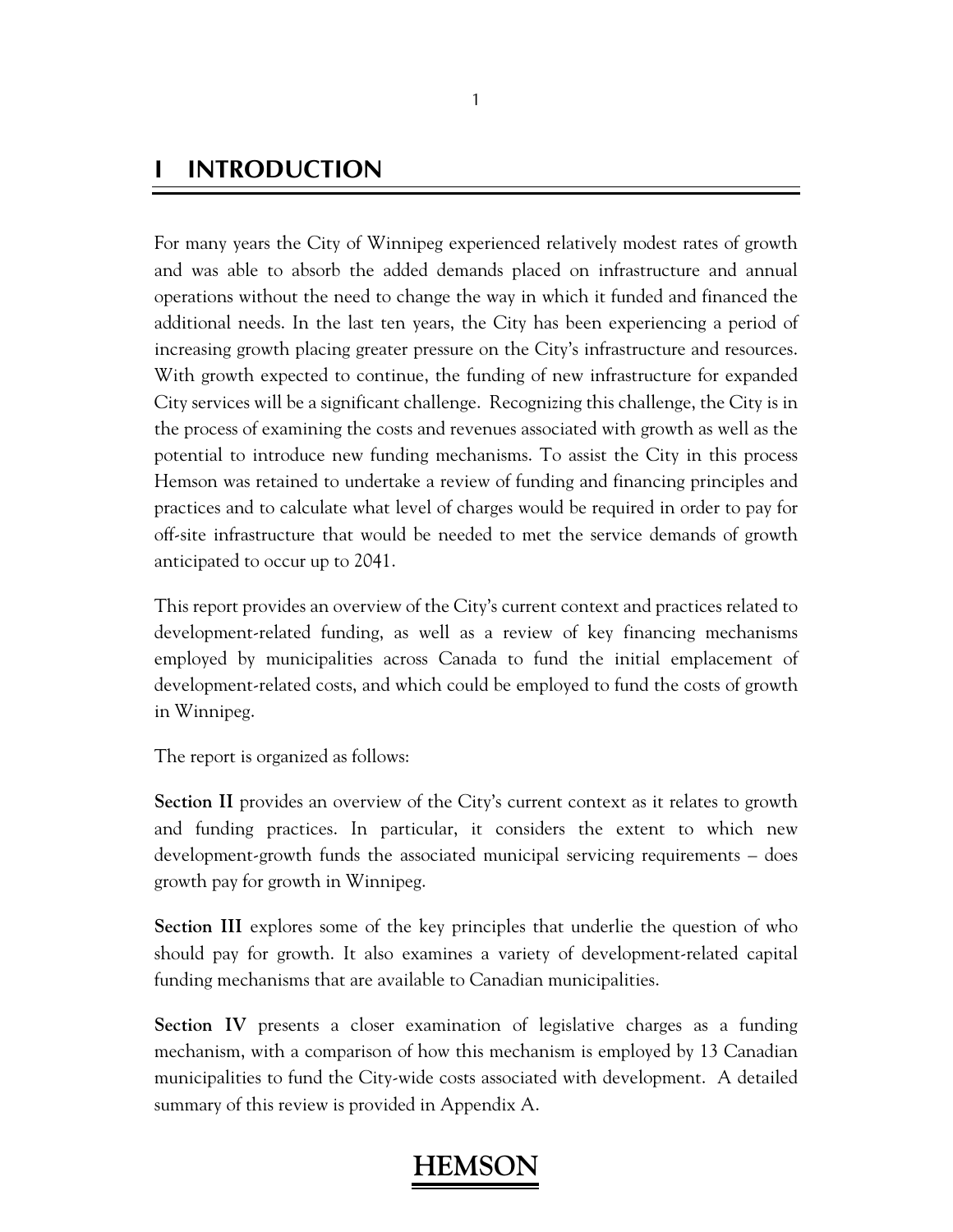**Section V** concludes the report with a summary of lessons learned, implications for Winnipeg.

A second report addresses the calculation of charges required to pay for off-site infrastructure to meet future growth needs.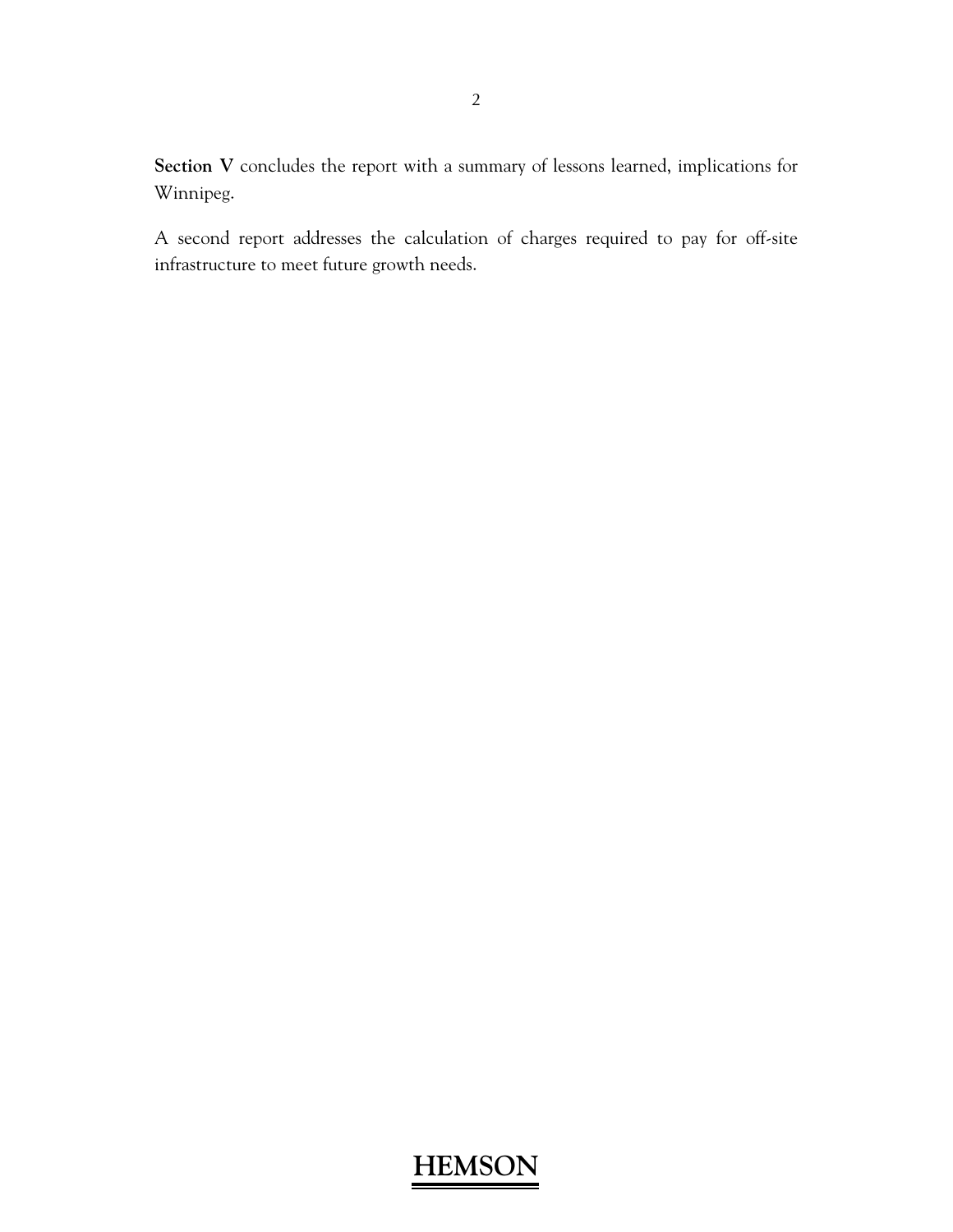### **II WINNIPEG'S CURRENT CONTEXT**

This section describes Winnipeg's current growth context including population and household growth trends and forecasts, relevant plans and policies, and current development funding practices.

#### **A. WINNIPEG HAS EXPERIENCED SIGNIFICANT GROWTH IN RECENT YEARS**

In recent years, the City of Winnipeg has experienced increasing rates of growth. Annual population growth rates have increased from an average of approximately 0.9 per cent between 2006 and 2011 to approximately 1.4 per cent between 2011 and 2016. As demonstrated by Figure 1, population growth is expected to remain relatively strong over the coming decades: the City's Census population of 711,500 in 2016 is anticipated to increase to approximately 910,000 in 2041, representing a total increase of 28 per cent.



Source: City of Winnipeg Population, Housing, and Economic Forecast, 2016

Figure 2 illustrates how the City's recent growth trends have been reflected in housing development. While annual household growth averaged approximately 0.6 per cent during the mid 2000s, annual growth rates have reached 1.1 per cent in recent years.

## **HEMS**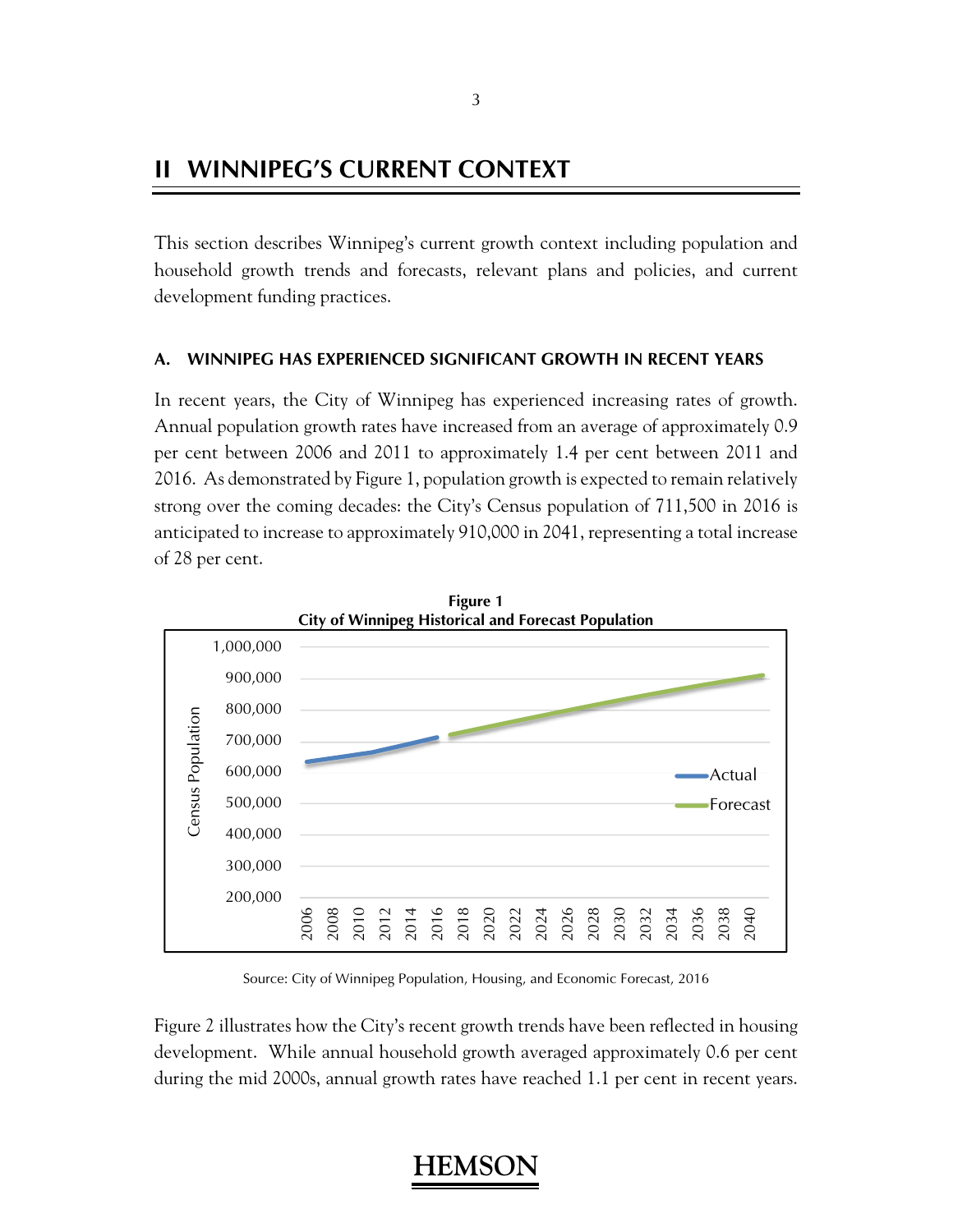In 2016, there was a total of 283,900 occupied households in Winnipeg; this number is expected to grow to 382,200 by 2041, representing a total increase of 35 per cent.



**Figure 2** 

Source: City of Winnipeg Population, Housing, and Economic Forecast, 2016

Winnipeg's planning policy framework recognizes the need to plan for this growth while supporting sustainability and economic development. *Our Winnipeg*, the City's long-range development plan, is framed by overarching directions that include creating complete communities that are rich in amenities; supporting sustainable transportation with high quality transit, pedestrian, and cycling infrastructure; and protecting the natural environment with sustainable water, wastewater, stormwater management, and solid waste management systems and infrastructure. Implementation of these directions will require significant future capital and operating investment.

#### **B. HOW WINNIPEG PAYS FOR DEVELOPMENT-RELATED SERVICING TODAY**

Historically Winnipeg has largely relied on property taxes and utility rates together with Federal and Provincial grants to pay for new infrastructure required to service growth. Additional operating costs and the costs of infrastructure repair and replacement are also paid for with property taxes and utility rates supplemented by fees and charges. However, for a number of years, property tax rates have been constrained and investment in both new and replacement infrastructure has been limited. As a

## **HEMS**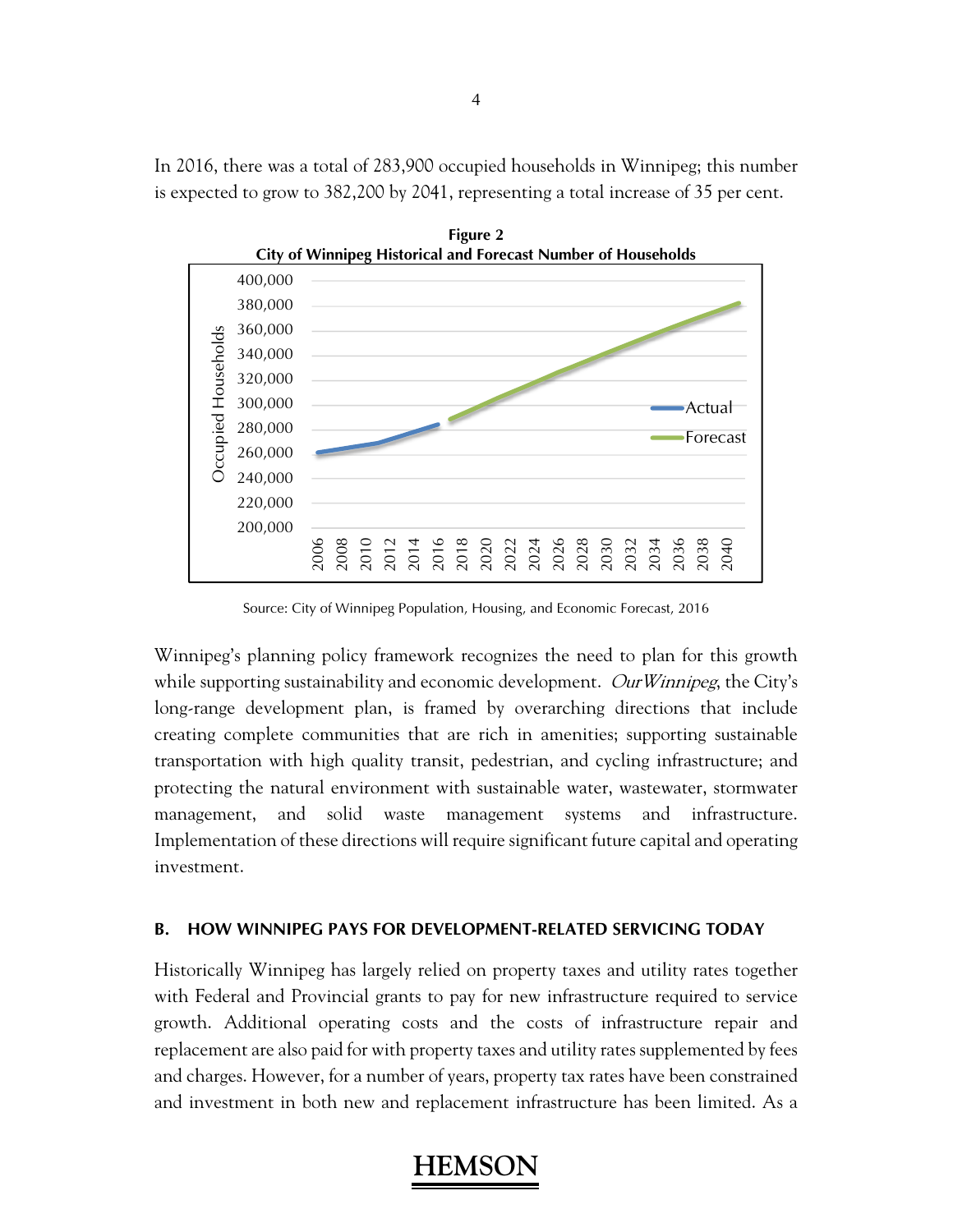result, service levels have declined and the average condition of the City's infrastructure has deteriorated.

Recently with the significant increase in development activity, the added demands on the City's existing infrastructure have risen leading to further reductions in service levels. As new development is projected to continue at robust levels for an extended period there is a pressing need to invest in new infrastructure to prevent further declines in service levels. Specifically, new and expanded City-wide capital infrastructure, including water, wastewater, stormwater and transportation infrastructure as well as protection and recreational facilities and further capital investment will be required over the coming decades.

When a new development is undertaken, the developer is responsible for the construction of the infrastructure within the development. This includes water distribution, wastewater collection, roads, sidewalks, street lights etc. In addition, through provisions of the development agreement funds must be provided by the developer to pay for boundary roads and intersections. As well, the City charges Trunk Service Rates, which pay for the costs of local land drainage trunk facilities across benefitting properties. Collectively, the infrastructure through these mechanisms is limited to services directly serving the development.

Because the development-related capital funding mechanisms are largely limited to local services, the City has to fund the majority of City-wide infrastructure costs through property taxes and utility rates. Since the late 1990's, because the increase in the City's property tax rate has been far below the rate of inflation, the City's tax revenues have in effect been declining. Partly as consequence of this and as shown in Figure 3, the City of Winnipeg's average annual per capita infrastructure spending is equal to roughly one-third of the average across eight major Canadian cities.

## **HEMS**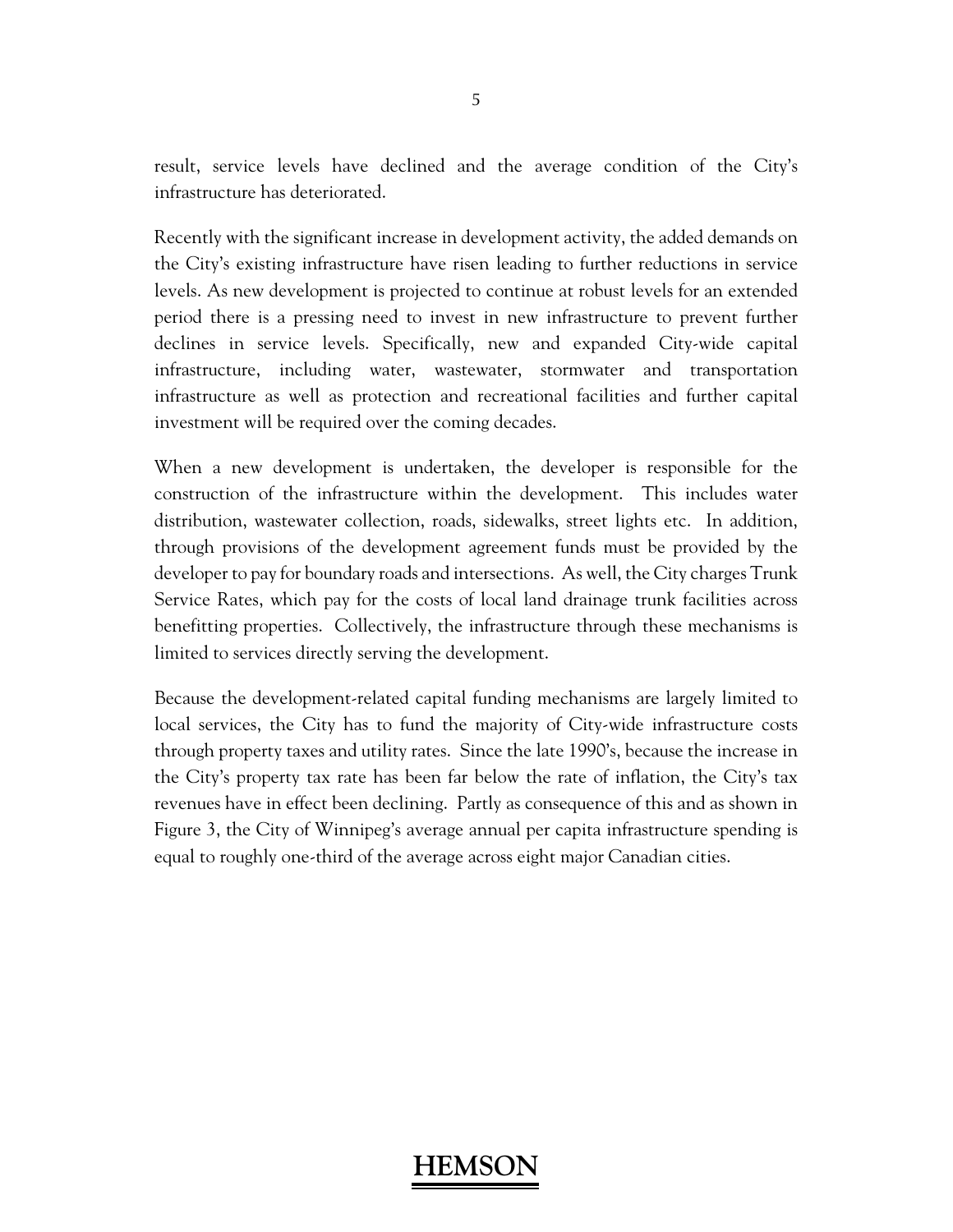

Source: City of Winnipeg Community Trends and Performance Report, 2016

Furthermore, in contrast to Winnipeg, other municipalities in Manitoba, and many cities in other provinces, require developers to fully or partly fund the initial or firstround of required off-site or city-wide infrastructure for a broad range of services. This frees up property taxes to fund annual operating costs and long-term capital replacement requirements. Further details regarding capital funding mechanisms are provided within Section III and Appendix A.

In summary, given the City's current capital funding structure and as a result of the constrained flow of property tax revenues, the City has been unable to fully meet its capital funding needs. Consequently, Winnipeg is experiencing a deterioration in its existing infrastructure and a growing City-wide infrastructure deficit. This infrastructure deficit was last estimated at \$3.5 billion in 2009, and is expected to reach

#### 6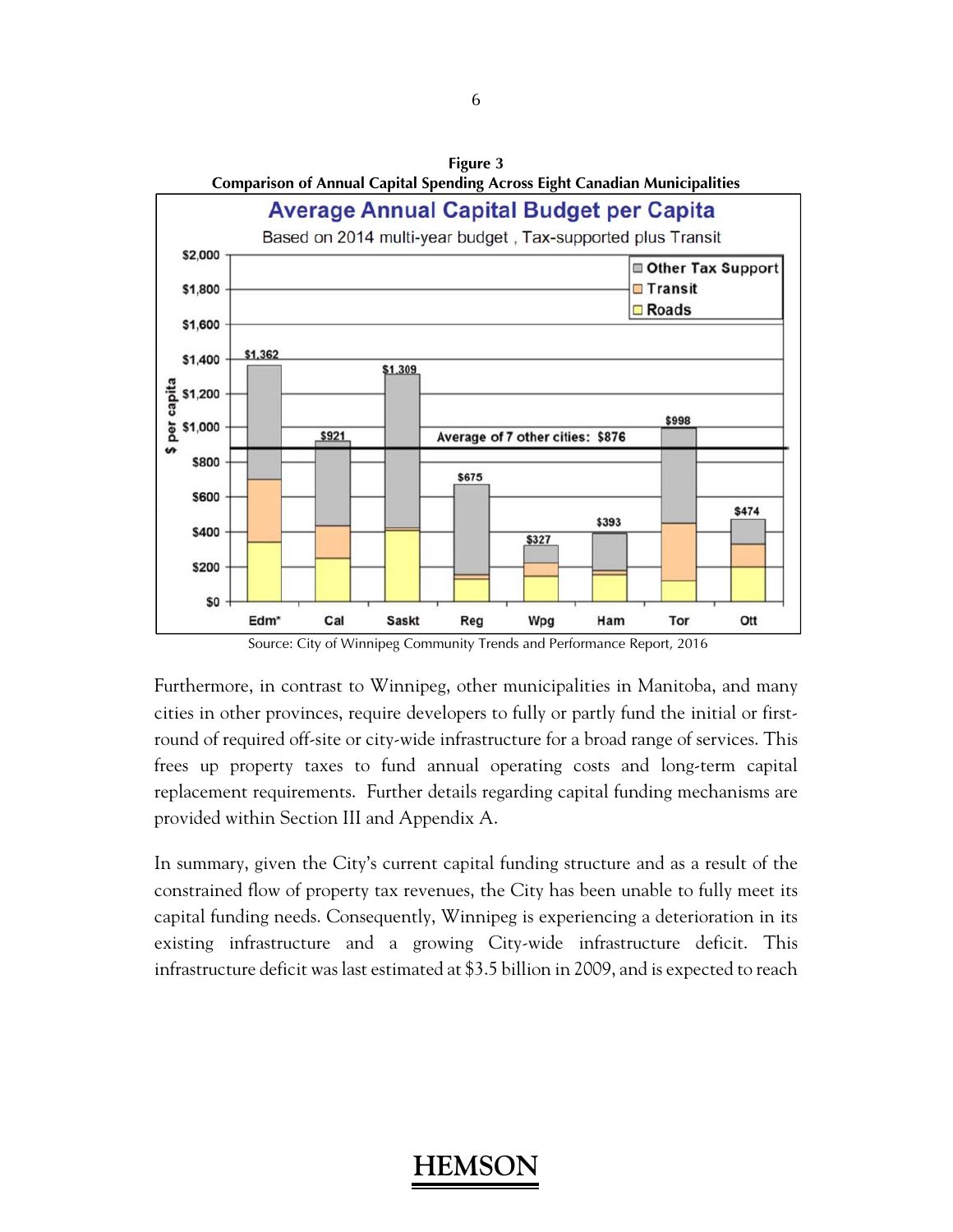\$7.4 billion by 2018. Of this, \$3.6 billion is related to the need for new developmentrelated infrastructure.<sup>1</sup>

#### **C. FUNDING IMPLICATIONS OF NEW DEVELOPMENT FOR MUNICIPAL SERVICES**

As has been noted previously, the City of Winnipeg stands out compared to municipalities both in Manitoba and in other provinces in terms of the way in which it pays for the municipal infrastructure requirements of new development. To a greater or lesser degree most municipalities in Canada, especially large cities, require new development to make up-front payments (in the form of fees and charges) to cover the capital costs of the infrastructure that is needed in order to provide municipal services.

In contrast, with the exception of some boundary road related costs and land drainage facilities, individual developments in Winnipeg do not contribute directly to the capital cost of off-site infrastructure. Such infrastructure is very extensive and includes:

- Roads, bridges and tunnels
- Water and Wastewater plants and distribution and collection systems
- Waste collection facilities
- EMS (Police, Fire and Ambulance) facilities and fleet
- Transit equipment

 $\overline{a}$ 

- Community Facilities
- Libraries including collection
- Central Services including IT requirements

Net of any grants, the City receives the capital cost of infrastructure related to these services are paid for through property taxes or in the case of water and wastewater and waste through utility rates.

To understand the implications of Winnipeg's funding structure and to address the extent to which 'growth pays for growth', it is important to first consider what the term means.

<sup>1</sup> City of Winnipeg Community Trends and Performance Report, 2016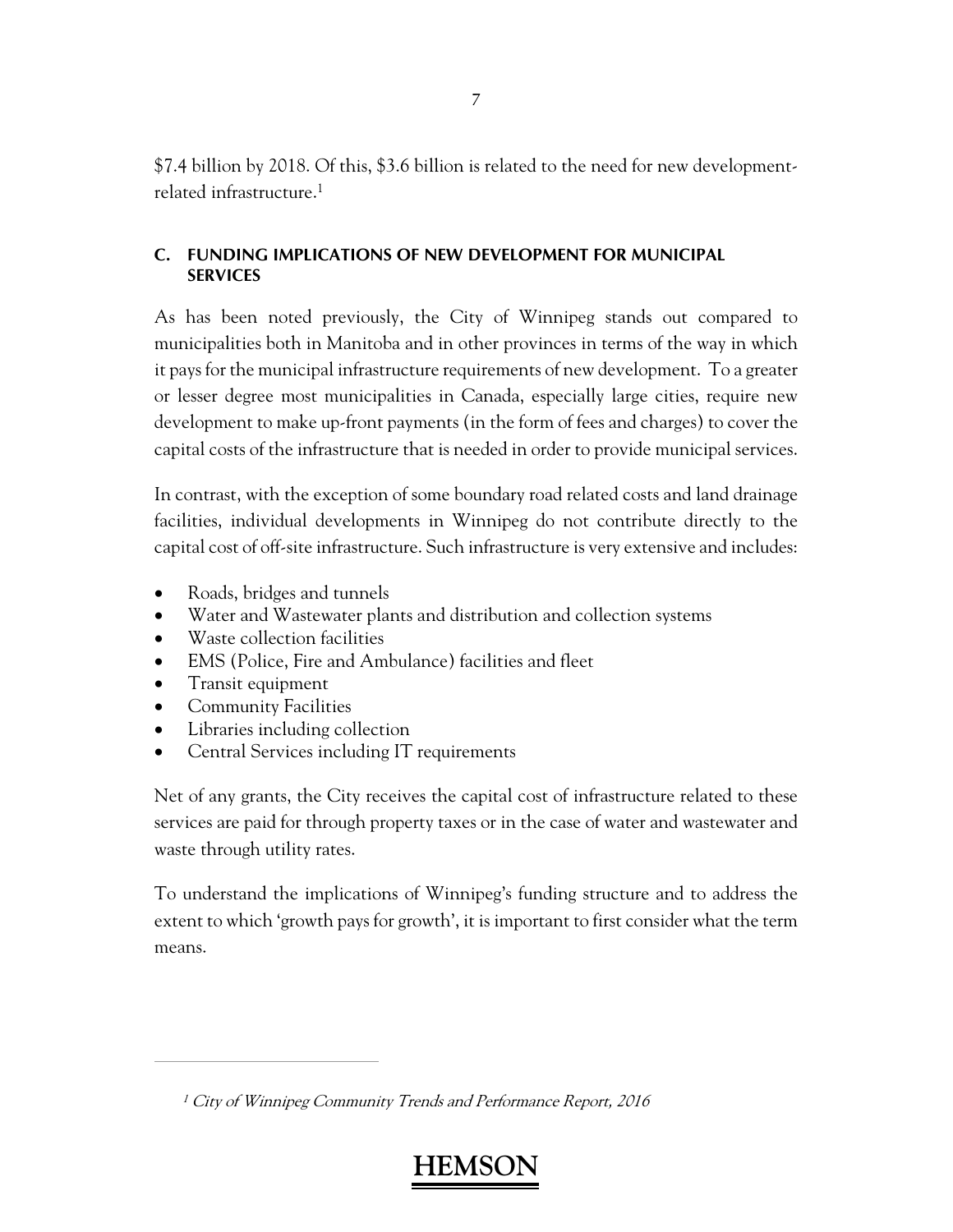#### **1. What Does "Growth Pays for Growth" Mean?**

The term "growth pays for growth" has a number of possible meanings in the context of municipal finance. At its broadest it means that over time as a community develops it is able to provide municipal services on a sustainable basis without the need to increase rates and taxes because of growth. In this context, growth can be considered as adding to the financial demands on the City in three ways:

- Costs of 'first-round' capital infrastructure
- Annual operating costs
- Costs of periodic infrastructure replacement

In Winnipeg property taxes and utility rates largely fund all three elements. In practice given the City's constrained revenues, especially from property taxes, 'first-round' infrastructure has not been added at the level required to maintain service levels given the amount of growth that has occurred. Nor has it has not kept pace with replacement needs of the existing infrastructure. For this reason, irrespective of the revenue contribution made by growth, the "growth pays for growth" test is not being met since the required amount of new infrastructure is not being provided.

The other narrower meaning of the term "growth pays for growth" commonly refers to the concept that new development pays directly for 'first-round' infrastructure through fees or charges. This is the approach used widely across Canada but only to very limited extent in Winnipeg. Instead infrastructure required for new development is funded by property taxes and utility rates. Since neither property taxes nor utility rates are determined according to the costs of providing services to individual properties, the cost of growth-related infrastructure is not paid by growth. Instead it is shared across the City with both new and existing properties contributing according to the funding structure. In the case of property taxes, properties of equal value whether new or existing pay the same amount of property taxes. For utility rate based services, charges are volumetric or on a per unit basis and are not differentiated between new and existing development very clearly. Therefore, while growth contributes to the cost of first-round infrastructure it does not pay for it entirely or the same level as in most other cities.

#### **2. How Does New Development Affect City Costs?**

As noted above, as new development occurs it requires municipal services. Some service needs can be met without the immediate addition of new infrastructure. This does cause a service level decline as far as the infrastructure component is concerned but may not affect overall performance if the service can be maintained for example through additional staffing. In the long run however additional infrastructure is likely to be needed. For quite some time the City has minimized its investment in new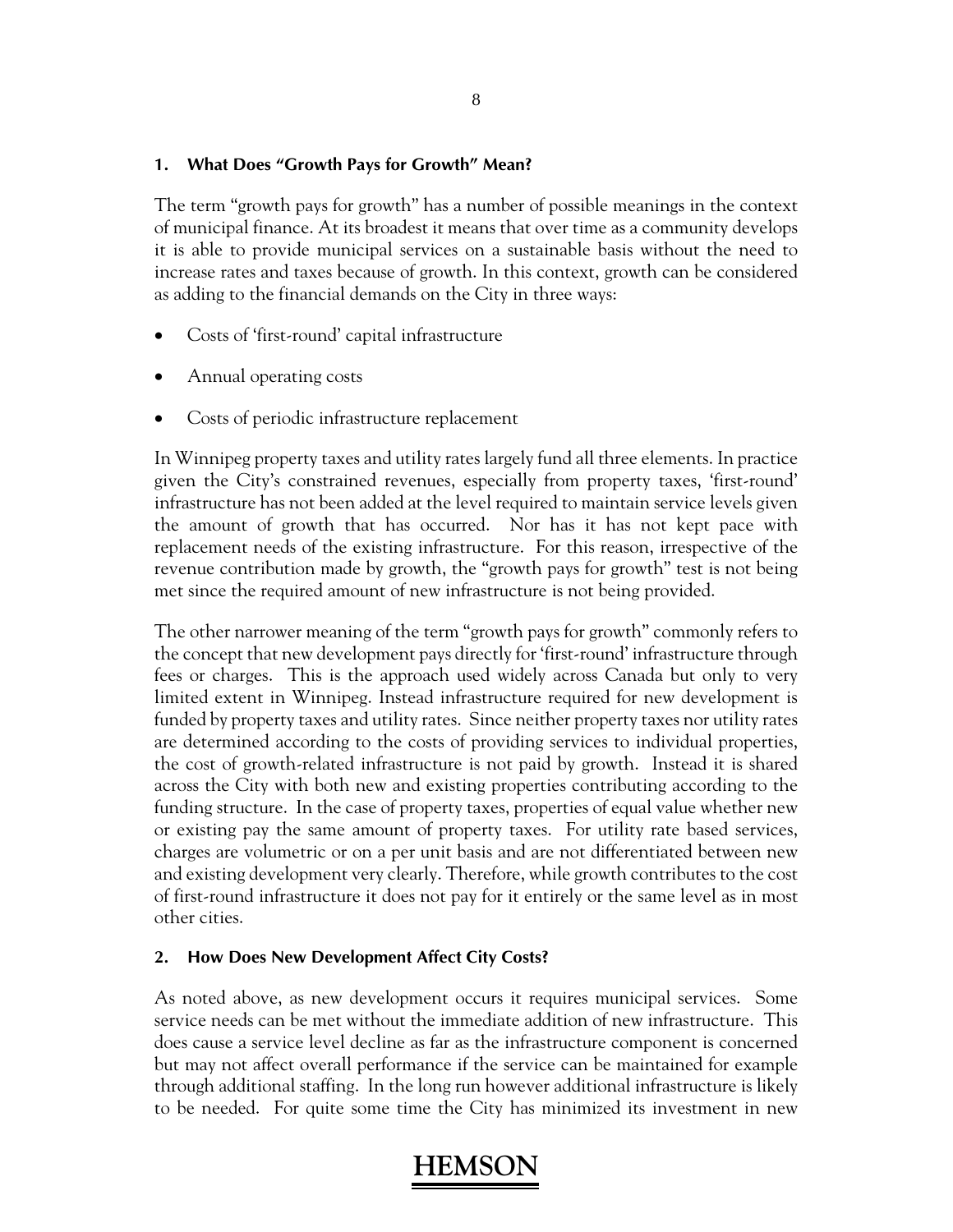infrastructure especially for services that are funded through property taxes. By underinvesting in 'first-round' infrastructure the City has been able to keep property tax rates low. Had the City kept pace with the real demands created by growth, property tax rates would have to have been higher.

In light of this underinvestment it is plain that the infrastructure requirements of growth are not being paid for fully by growth. Instead most of the impacts of growth are absorbed through service level reductions which affect all City residents and businesses.

Where infrastructure has been added, the costs have mostly been paid for through taxes or rates. As for the City's increased operating costs arising from growth, these have been paid through taxes and utility rates. This is in keeping with practices across Canada.

#### **3. New Development Generates Additional Taxes and Rate Revenue**

As growth has occurred in Winnipeg additional revenues have been generated from three principle sources.

 **Property Taxes**: Revenues from property taxes are a function of property values (per the "ad valorem" system). Under this funding system the share of the City's tax funded budget paid by an individual property is determined according to its value. The costs of servicing the same property are not considered and therefore there is no direct linkage between the taxes paid by a new property and the cost of providing services. This is contrary to what has sometimes been suggested. Revenues from new development are not "ring fenced" and thus available to pay for new infrastructure.

New units tend to have assessed values that are higher than average as they are primarily because they tend to be larger and newer. But while the taxes paid by these units are higher, they are no greater than the taxes on other houses in the City of the same value.

As such, like all properties in the City they contribute their fair share towards City costs. The point that under Winnipeg's current funding structure 'growth does not pay for growth' can be readily understood by considering the effect that would be felt if the City were to increase spending on first-round infrastructure to meet the needs of new growth. This would necessitate a higher tax rate which would increase taxes on all properties not just on new development. The additional spending would be paid for only in part by growth.

 **Utility Rates:** Revenues generated by new development are based on volumes in the case of water and wastewater by unit for waste. New development therefore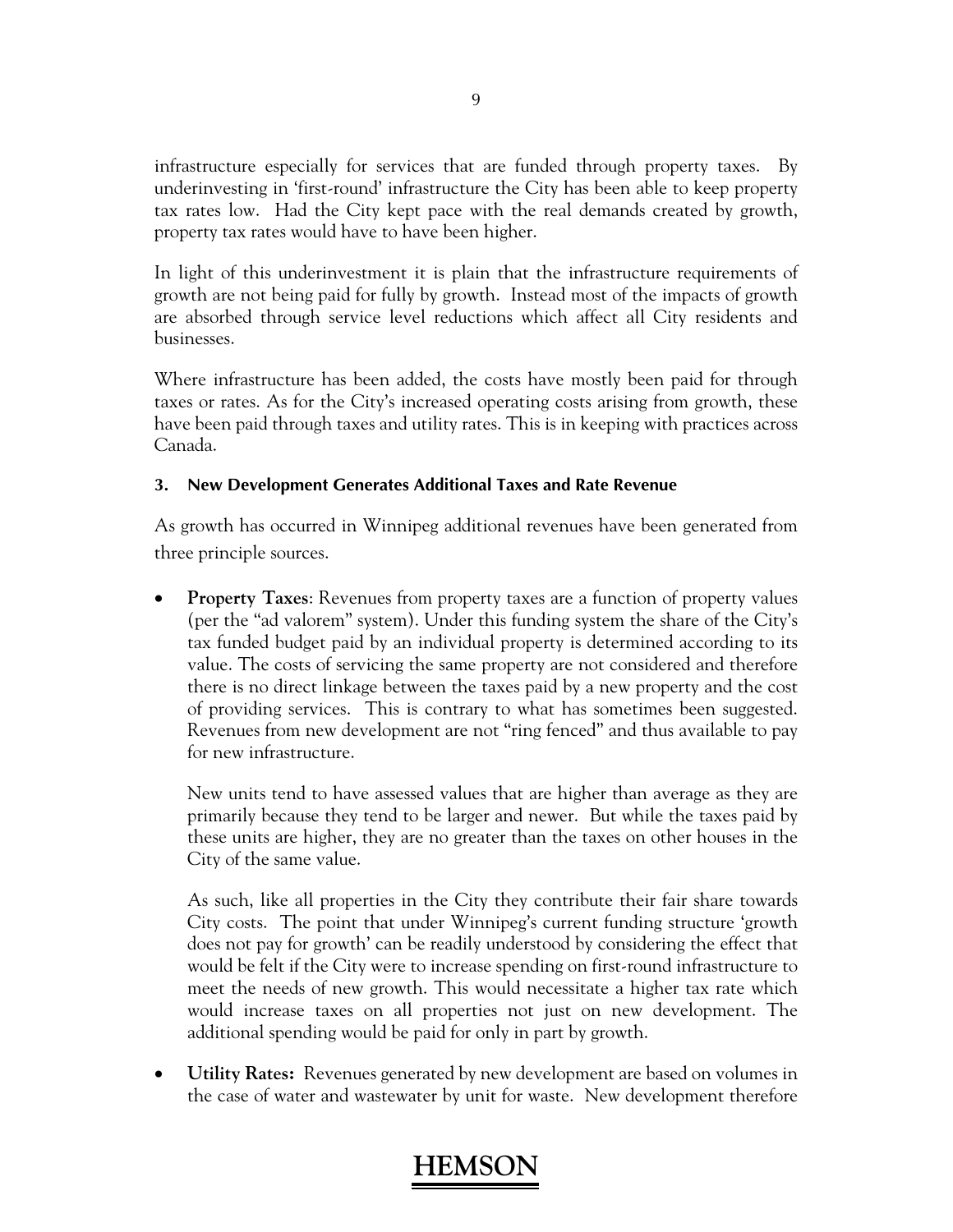pays the same amount as existing units. Rate funded growth-related infrastructure is payed for through the rates. As with items that have been funded through property taxes, these rates have to be higher than would be the case if growthrelated projects were directly funded by new development

 **Fees and Charges:** Fees and charges largely cover program operating costs. As such new development contributes proportionately in the same way as existing development. To the extent if any that new infrastructure is paid for through fees and charges a direct charge to new development would better address the objective of making growth pay for growth.

In summary the funding system used is Winnipeg to pay for new infrastructure is largely based on property taxes and utility rates. Using this approach new development enjoys an advantage compared to many municipalities elsewhere. In short, in Winnipeg "growth does not pay for growth" in the way that occurs in most other cities. Because new development does not pay much of the off-site cost of new infrastructure and because tax rates have been kept low, infrastructure investment has been severely constrained resulting in lowered service standards.

#### **D. PREVIOUS FINANCING GROWTH STUDY**

In 2005 in response to an accumulating infrastructure deficit and funding challenges, the City previously completed Financing Infrastructure Related to Land Development, a growth financing study. At the time of the study, Winnipeg was beginning to see steady population growth following an extended period of slow growth. The study provided the estimated infrastructure costs that would be associated with new development over a 15-year period. It assessed potential financing options and funding scenarios and their impact on property owners and developers. The study recommended that the City consider new growth funding mechanisms, such as development cost charges for new development. New funding mechanisms would be geared toward mitigating the reliance on property taxes for the funding of development-related costs, and thereby making more funds available for annual operations and the renewal of existing infrastructure.

City Council chose not to adopt new growth funding mechanisms, and funding for development-related costs has therefore continued to rely primarily on property taxes and utility rates. However, since that time conditions have changed. Growth rates have accelerated along with long-term population and housing projections. The City has also introduced a range of plans and policies that call for new and sustainable forms of infrastructure, through *OurWinnipeg*, the Transportation Master Plan and the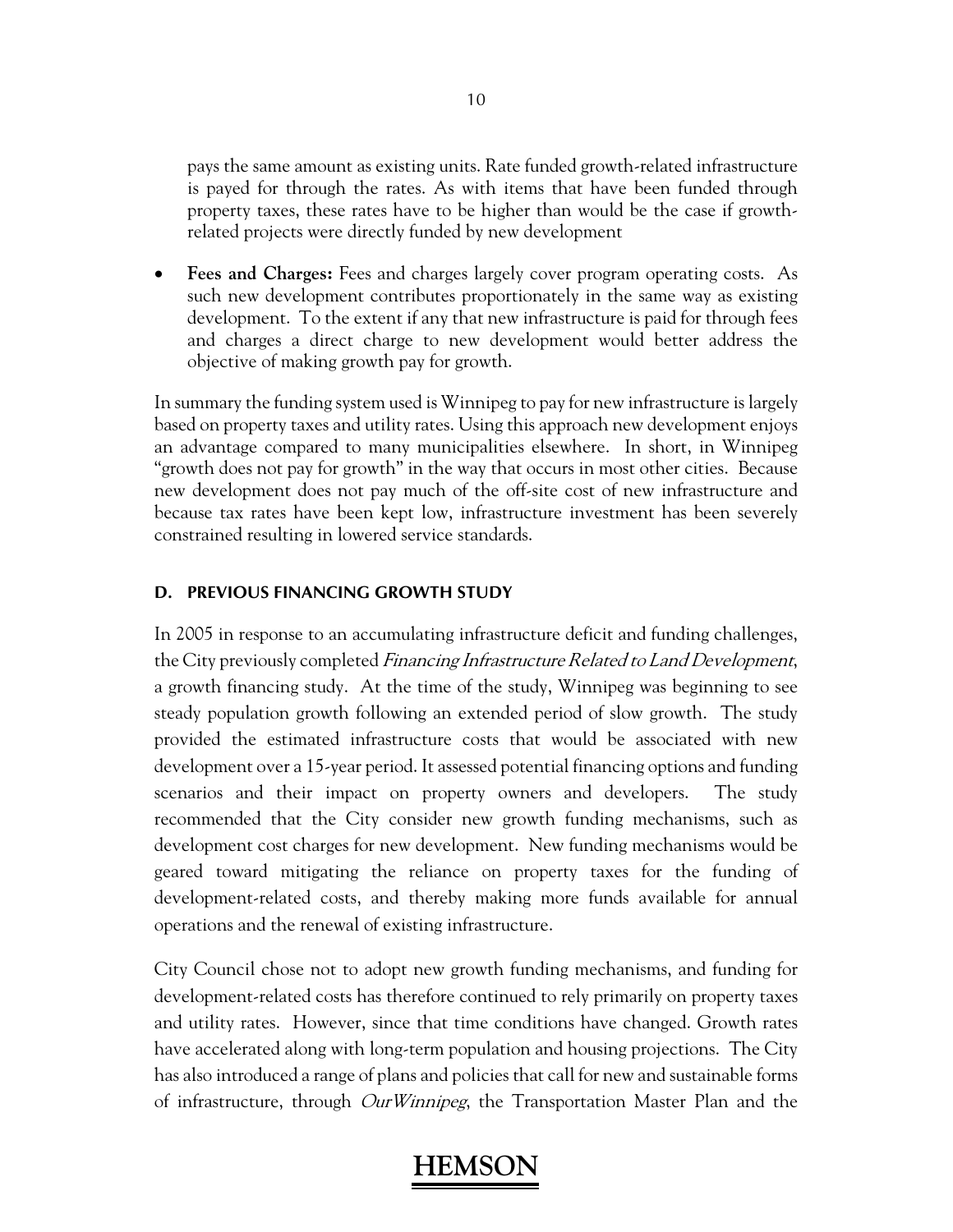Transit-Oriented Development Handbook, by way of example. It is in light of these changes, that the City is now re-examining potential options to fund developmentrelated costs.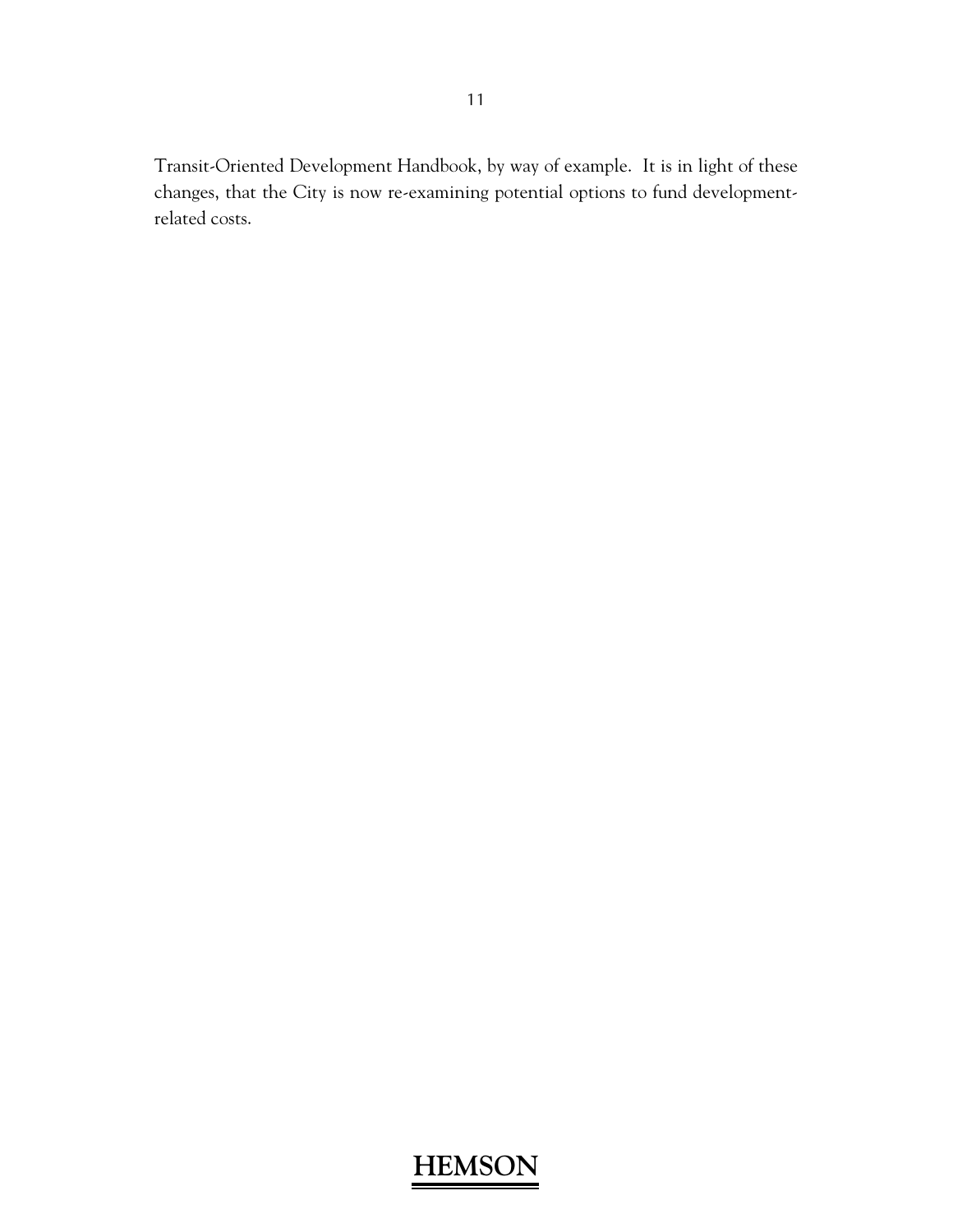## **III KEY GROWTH FUNDING PRINCIPLES AND AVAILABLE MECHANISMS**

In considering how to fund development-related infrastructure, a number of key principles guide current practices in Canadian municipalities:

**Benefits Received:** The benefits received principle states that those who benefit from the services in question should pay for them. This principle provides the underlying rationale for legislative charges. Direct and off-site infrastructure clearly confers direct benefits to the residents or businesses in developing or redeveloping areas.

**Economic Efficiency:** This principle is concerned with the allocation of resources (taxes and user fees) required to produce or deliver the largest bundle of services that society desires. Theoretically, economic efficiency is achieved when the user fee or tax per unit of output (marginal benefit) equals the extra or marginal cost of the last unit consumed.

**Equity or Fairness:** This principle is linked to the "benefits" principle in that those who require services should pay for them. The following three issues require attention when considering equity:

- **Service standards** are of critical importance. The initial round of development-related capital infrastructure and facilities should be of roughly equal quality and quantity to that provided across the municipality. It would be inequitable for higher standards to be required in new areas than are generally available in the existing community (recognizing however that new areas may be required to conform to higher health, environmental or other best practice standards than in the past).
- **Inter-generational equity** should be considered. Inequity arises when one generation contributes to costs while another enjoys the benefits.
- **Equity or fairness** does not necessarily imply that all development should pay an equal charge. Various classes or locations of development may require higher or lower initial capital costs for certain services. These differences can be considered in calculating charges, since to do otherwise would result in a cross-subsidization of one development by another.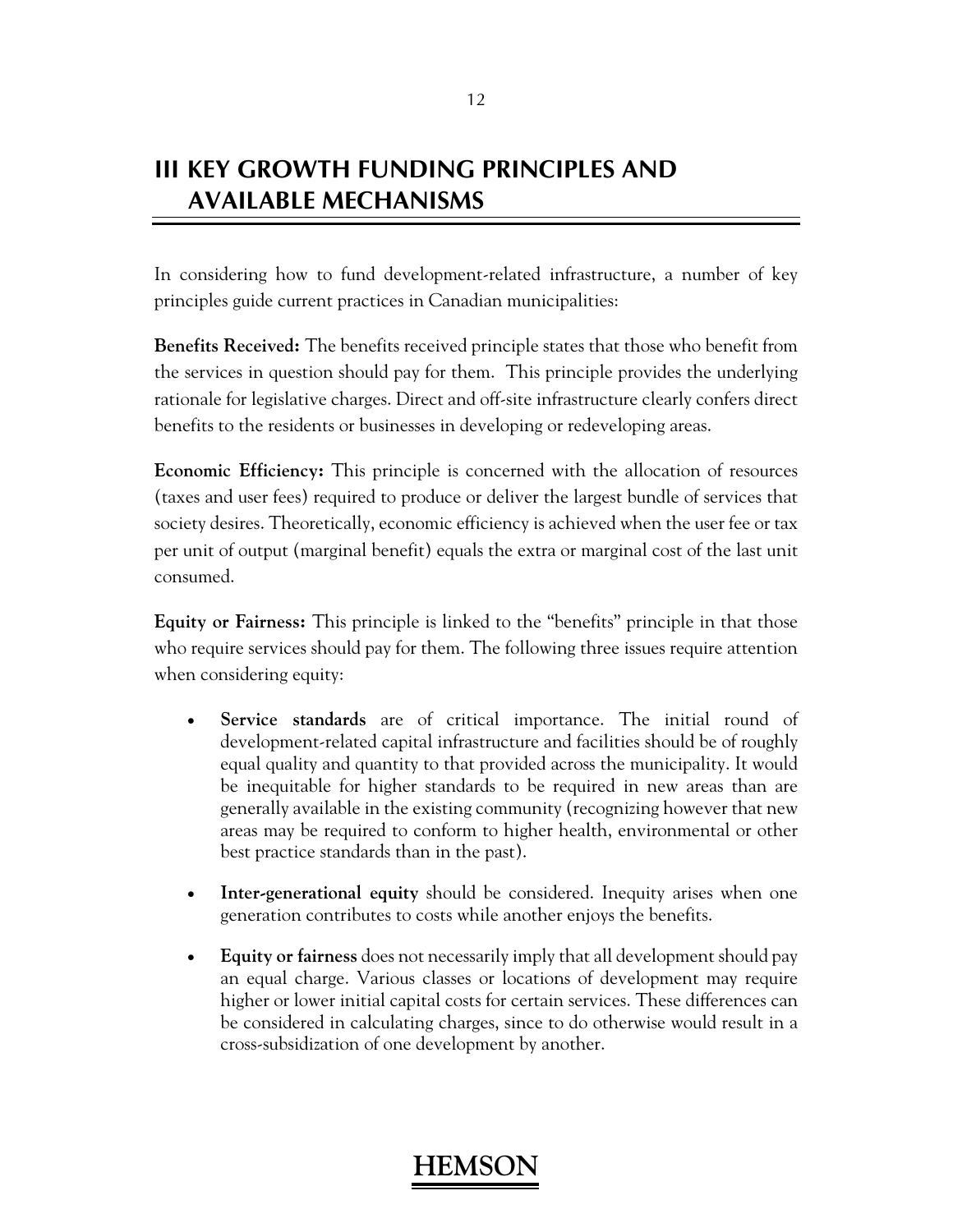**Accountability or Transparency:** Under this principle, the process for determining the amount of a fee, charge or tax should be clear and understandable by all stakeholders. There should also be certainty in the amount of fee, charge or tax and there should be a clear linkage between the source of funding and the expenditure.

**Ease of Administration:** The need to provide funding mechanisms that can be applied with reasonable time and cost is addressed by this principle. Further, compliance on the part of taxpayers or ratepayers should be relatively simple.

**Revenue Security or Reliability:** Ensuring that revenues are sufficient to fund services on a reliable basis is critical. Ideally, the revenue should be stable and predictable so that it aligns with financial budgets and funding plans and avoids the risk associated with funding sometimes very sizable capital investments.

Canadian municipalities use a range of approaches to funding the costs of growth. Each of these approaches affect how these costs are allocated among residents. The following presents an overview of some of these funding mechanisms and their performance against the key principles listed above.

#### **1. Legislative Charges for Development-Related Capital**

Most municipalities in Canada require developers to provide or pay for on-site infrastructure, and it is assumed that this will continue in the City of Winnipeg. In addition to these on-site costs, many municipalities impose charges to pay for off-site, development-related infrastructure. The terminology for these charges varies across provinces and municipalities (e.g. development charges, development levies, off-site levies, development cost charges, capital levies, infrastructure charges, impact fees). For the purposes of this report, these charges will be referred to broadly as legislative charges.

While Winnipeg does not currently impose legislative charges, certain costs associated with boundary roads, intersections and drainage are recovered as a condition of subdivision approval. The current practice of many Canadian municipalities would be to include some of these items within legislative charge rates.

Legislative charges are generally based on the benefits principle. In simple terms, increases in need for services necessitated by development are estimated and all or a portion of the net capital cost (gross cost less other contributions such as grants or subsidies) of providing the services are recovered through the levy paid by the benefiting development. The capital projects required to provide various services over specified time periods are generally set out in municipal capital budgets or in other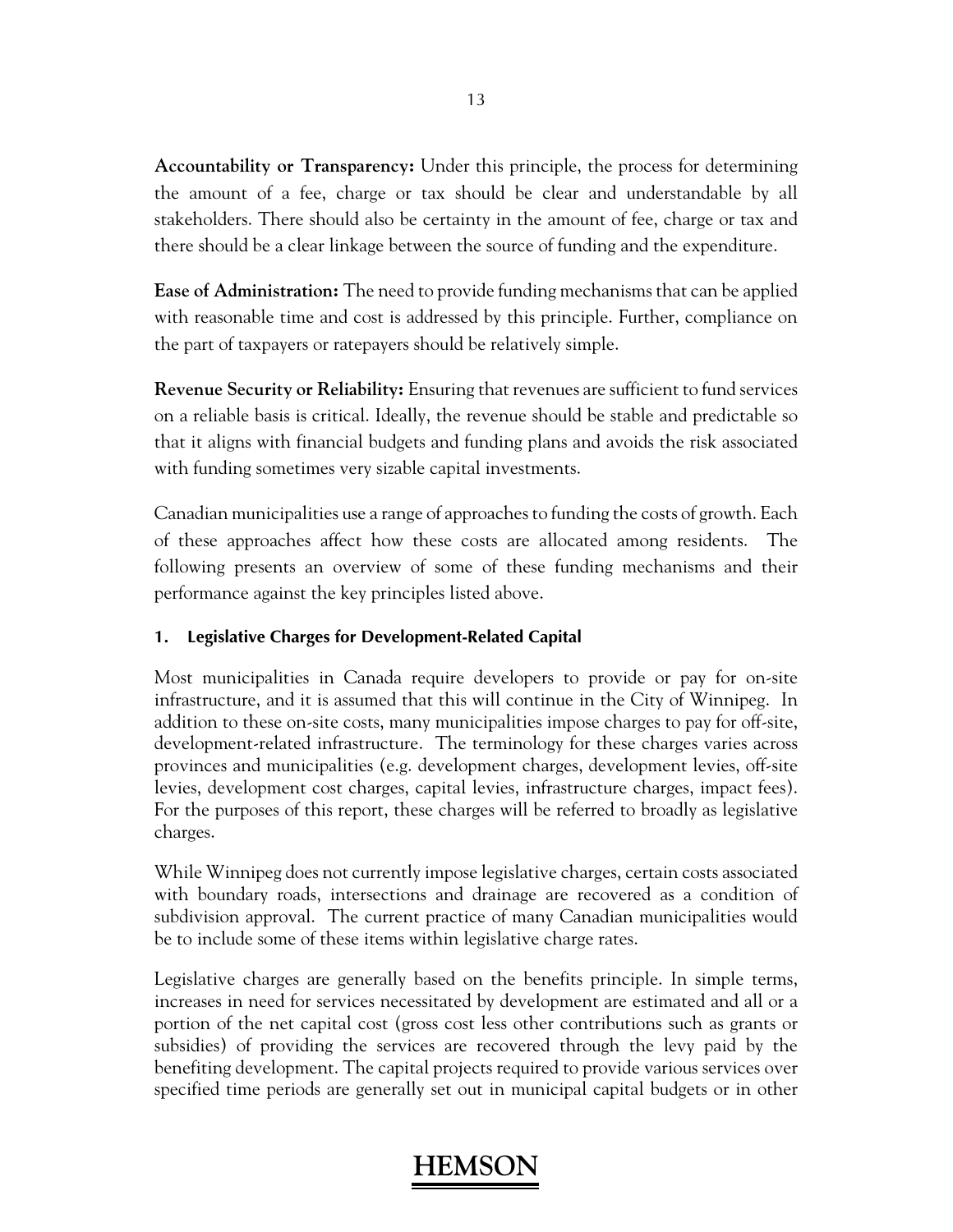long-range financial plans. In addition to planned capital projects, legislative charges may also help to cover capital costs already incurred where the infrastructure serves growth over a long period, such as in the case of water treatment plants.

There is a significant variation in the provincial legislation affecting legislative charges in terms of scope, and in how they are calculated, collected and used by municipalities. For example, charges may be differentiated by land use and location of development, eligible capital costs to be considered in calculating the charge, and accounting considerations. A detailed discussion and comparison of the treatment of legislative charges across a number of Canadian municipalities is included within Section IV and Appendix A.

#### **2. Property Taxes and Utility Rates**

Property taxes and utility rates are the most significant revenue sources for most municipalities. As property taxes are calculated based on property values, they are primarily based on ability to pay; however, in a broad sense, property taxes may be viewed as being consistent with the benefits principle if one considers the societal benefits that are conferred by the delivery of municipal services. Nonetheless, property taxes can be problematic when taxpayers do not recognize a clear connection between the amount they pay and the benefits they receive. This can lead to frustration on behalf of taxpayers who feel that they pay for services that they do not benefit from, as well as to the inefficient use of services for which the costs of use are unclear. In contrast, utility rates that are largely based on consumption reflect the benefits principle more directly.

Municipalities have the authority to raise all sums required to provide the full range of municipal services through property taxes and user fees and charges (net of other government grants and subsidies). Therefore, all development-related infrastructure and facility funding could be raised through these sources. However, a number of important considerations require attention:

- Due to limited authority in certain provinces for the range of capital costs that can be funded through legislative charges, property taxes must be used by some municipalities to pay for some development-related costs (e.g. fire, police, and library buildings; vehicles and equipment; and transit services). Additionally, as legislative charge legislation is typically based on the benefits principle, the portions of development-related capital costs that are deemed to be of benefit to the existing community, even for the services for which legislative charges are allowed, will require funding through property taxes or user charges.
- If, instead of legislative charges, property tax and user fees are used to fund development-related capital costs (e.g. water, wastewater, stormwater and roads), additional debt financing is often required. This is because these services generally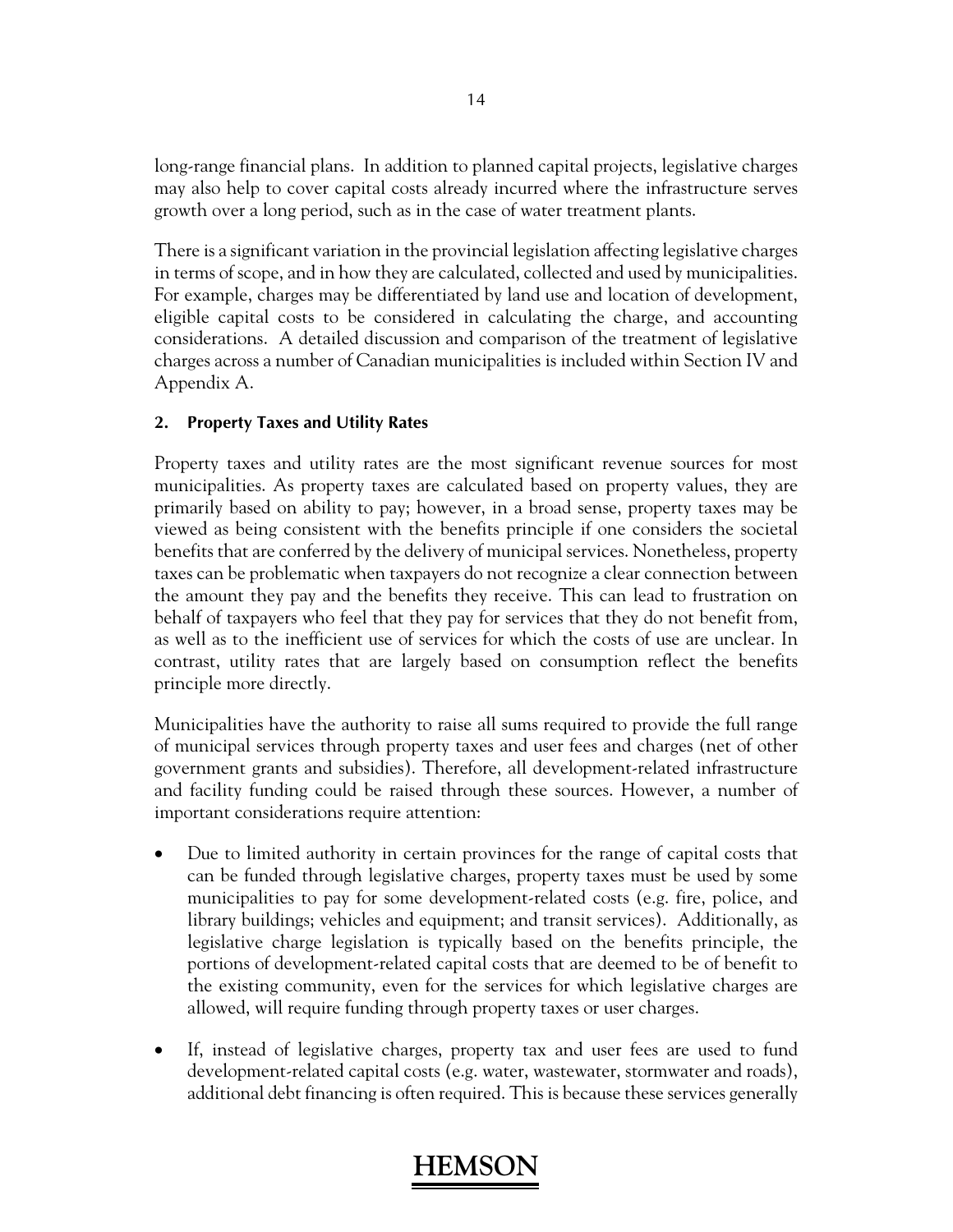require "lump" capital investments and must be built early in the development process.

 Finally, because municipalities are generally facing significant funding gaps related to rehabilitation/replacement of existing infrastructure and facilities, significant tax and user charge increases will be required to avoid further deterioration of the existing infrastructure. Adding development-related capital funding requirements to this existing need clearly exacerbates this situation.

While the costs of development-related infrastructure and facilities can be funded through property taxes and utility rates, this approach runs counter to the principle that growth should pay for growth. It adds significant costs to the expenditure base that is paid for by existing ratepayers through tax and utility rates.

#### **3. Comprehensive Development Agreements**

As noted above, there are a variety of development-related capital facilities that are generally not covered by legislative charge legislation. In British Columbia, the introduction of s. 176 in the *Local Government Act* provided local governments the authority to enter into agreements for the provision of local infrastructure. Under this authority, the City of Vancouver may enter into Comprehensive Development Agreements (CDAs) in which a developer or group of developers agree to provide amenities for the broader community charges (e.g. social housing, libraries, fire halls, and transit stations) in exchange for development approval. These amenities are over and above those paid for through legislative charges. CDAs are generally limited to large developments that have a significant impact on such facilities. They are negotiated on a case-by-case basis.

The CDA approach helps to address the principle that growth should pay for growth in a comprehensive manner, and can help to ensure that service levels for community amenities would not deteriorate in the face of growth or fall on the existing community through property taxes. However, CDAs are often confidential agreements between municipalities and proponents of development, and as a result can be viewed as against the principles of transparency and equity.

#### **4. Front-End Servicing and Financing Agreements**

In the late 1970s, the Regional Municipality of Halton, a rapidly growing municipality in the Greater Toronto Area, would have exceeded provincially allowable debt limits to provide necessary development-related water and wastewater capital through the tax base for large development areas in the Town of Oakville. To address this situation, two steps were taken. First, since this occurred prior to the adoption of Ontario's Development Charges Act, development charges were established under the authority of the Ontario Planning Act to provide a long-term funding source for this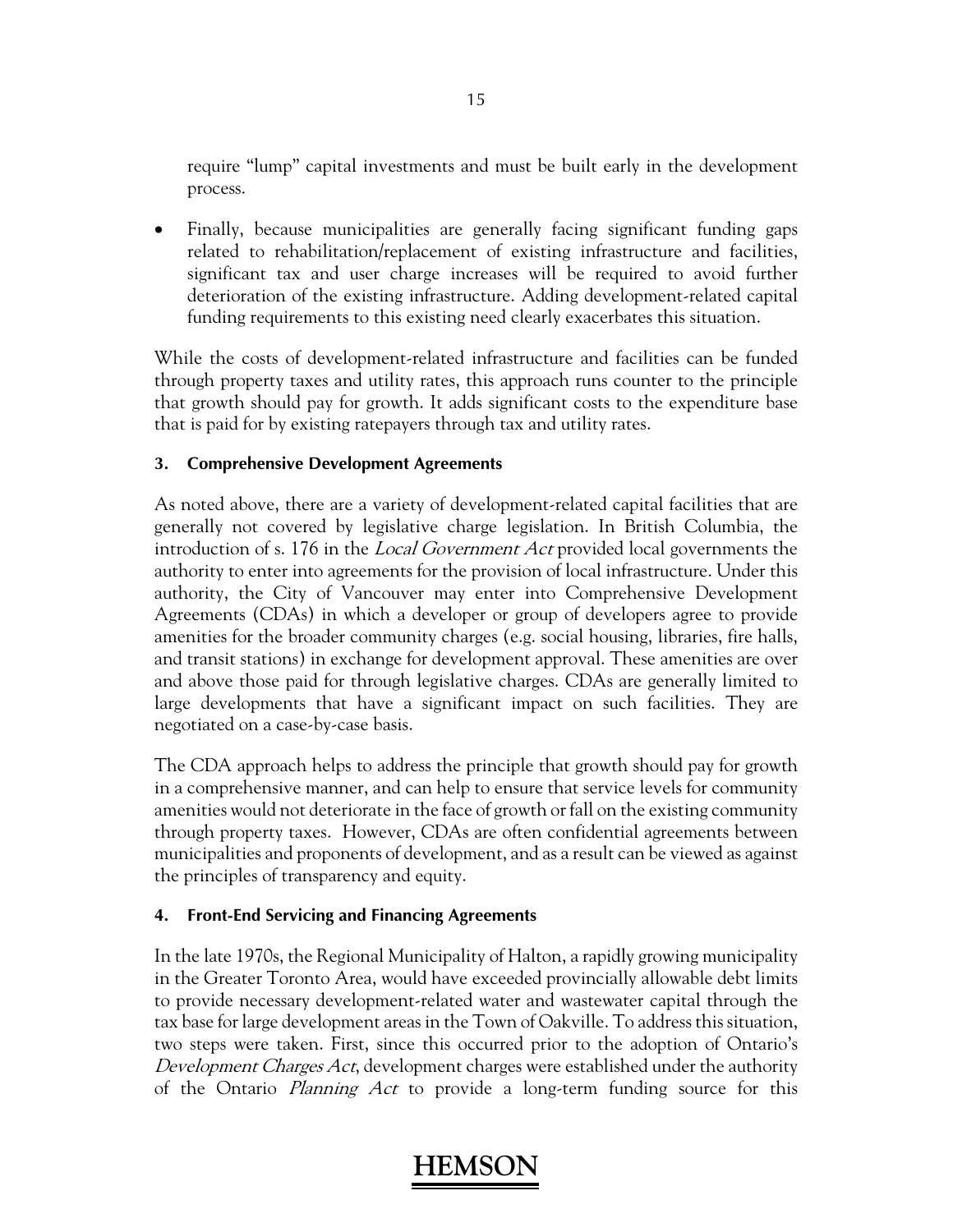infrastructure. Further, in order to completely avoid the debt financing associated with early provision requirements for water and sewage treatment plants as well as the extension of trunk water mains and wastewater infrastructure to the different development areas, the Region introduced front-end servicing and financing policies that required developers to provide and finance the infrastructure (with appropriate development charge credits given in recognition of the developer provision of the works).

The approach was later incorporated into development charge legislation to provide similar authority to municipalities across Ontario. Generally, front-end financing is limited to water, wastewater, stormwater, and road infrastructure costs. It is noted that an area specific legislative charge regime is most consistent with front-end financing approaches, particularly since flow-through of funds from subsequent benefitting owners is more closely aligned with the specific projects that have been front-ended.

Under this approach, in addition to ensuring that growth pays for growth, the risks related to the pace of development are shifted from the public to the private sector.

#### **5. Density Bonusing**

Density bonusing is an arrangement by which a municipality allows a developer to exceed densities set out in zoning bylaws in exchange for the provision of infrastructure or community facilities. This scenario is typically applied in redevelopment or infill situations and is intended to be mutually beneficial: the developer benefits from additional potential productivity of the land in question; the municipality benefits from higher tax revenues resulting from higher property assessment as well as amenities, which in the absence of the arrangement would lead to a deterioration in service levels. Density bonusing is generally used in larger cities such as Toronto and Vancouver.

The potential revenue from density bonusing can be very high during construction booms when developers are willing to pay the bonus. However, in weaker real estate markets, density bonusing can act as a disincentive to development.

#### **6. Directed Tax Revenue**

Directed tax revenue approaches provide a funding source for redevelopment, infrastructure and other community improvement projects. Under these schemes, municipalities earmark incremental tax revenues derived from development in specified areas for the purpose of funding municipal capital improvements. Some examples of such approaches are described below.

Community Revitalization Levies (CRLs) are used in the Province of Alberta to overcome budgetary constraints prohibiting much needed revitalization. The incremental tax revenue is taken from private sector developments and used to provide

#### 16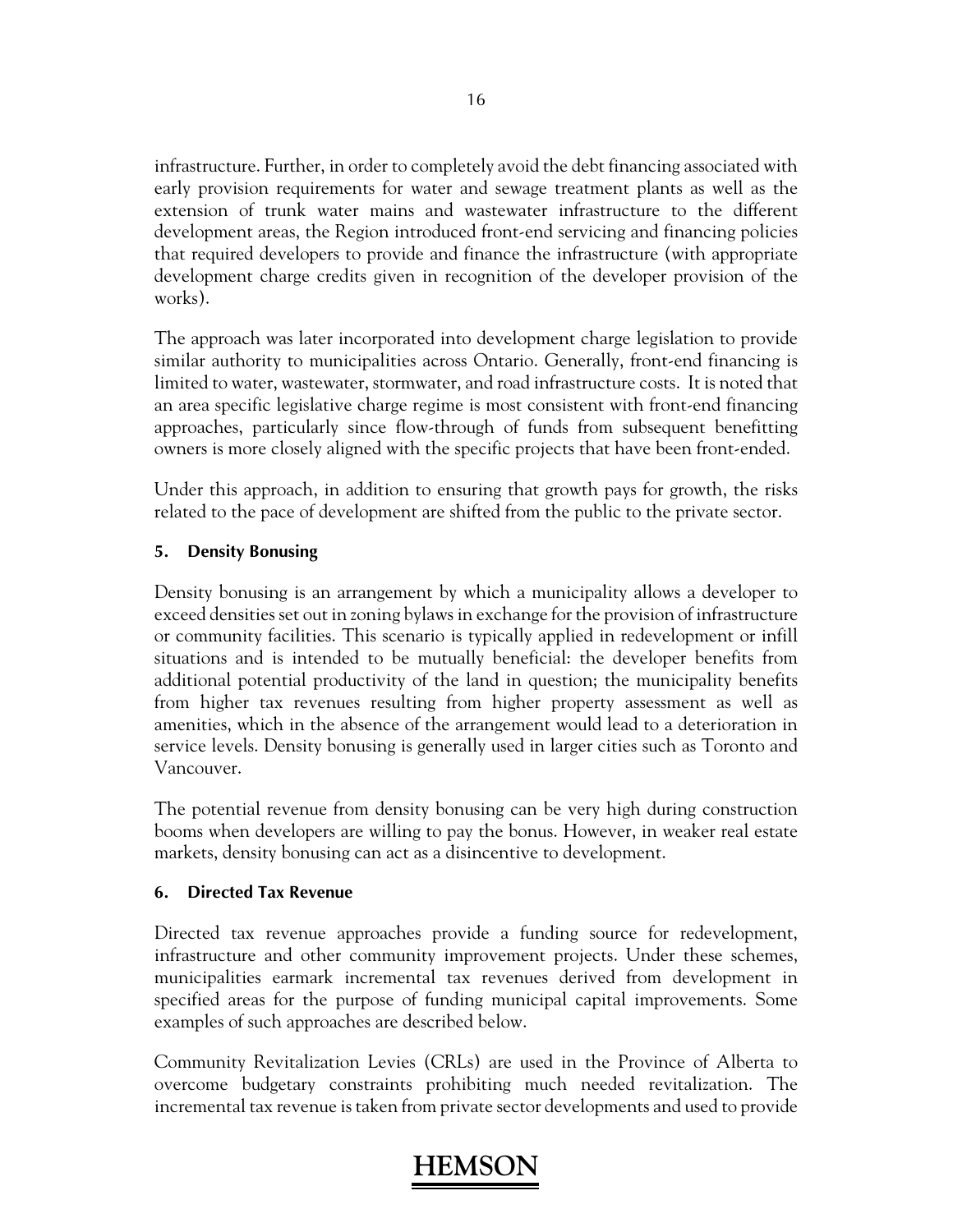public infrastructure improvements to further enhance the designated area. Over time, these improvements can lead to enhanced land values for the private sector developer, and in turn, additional tax revenues for the municipalities once the CRLs are finished.

Tax Increment Financing (TIF) is a public financing method that uses future incremental gains in taxes to either fund completely or to subsidize current improvements. As the completion of a public project often results in an increase in the property value of surrounding real estate, the incremental increase in tax revenue is earmarked for a period of time to support the public project. TIF arrangements have long been common in U.S. municipalities and are gaining popularity in Canada. The Province of Manitoba introduced the *Community Revitalization and Tax Increment* Financing Act in 2009, and Winnipeg has used TIF to help finance the development of its downtown Sports, Hospitality and Entertainment District.

In Ontario, municipalities can adopt community improvement plans to facilitate the rehabilitation of a designated area through providing a range of financial incentives to landowners. Among the financial incentive options available is a Tax Increment Equivalent Grant program (TIEG) under which property tax incentives can be provided to owners for specified periods when approved projects are undertaken. TIEG amounts can be substantial, but are not without risk. If an initial estimated future tax increment is too high, a municipality could be required to pay out a grant which has a value higher than the increment.

#### 17

### **HEMSC**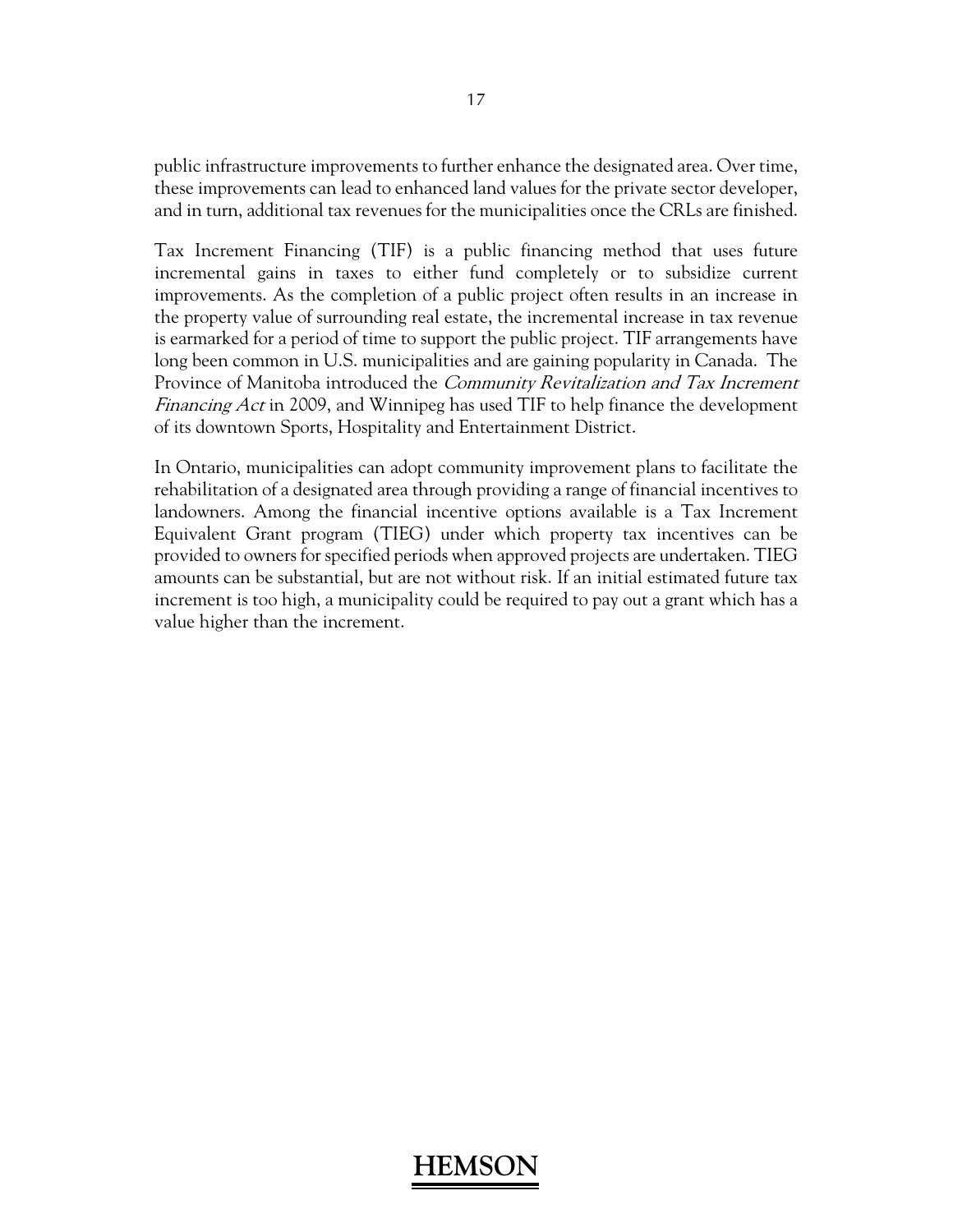## **IV COMPARISON OF LEGISLATIVE CHARGES IN CANADIAN MUNICIPALITIES**

This section provides a summary of how legislative charges are employed in a number of municipalities across Canada to fund the city-wide costs of growth. Municipalities reviewed include Halifax Regional Municipality, the Cities of Toronto, Ottawa, Hamilton, Regina, Saskatoon, Edmonton, Calgary, Vancouver and Surrey, as well as three of Manitoba's Rural Municipalities: St. Clements, Taché, and East St. Paul. A more detailed comparison of these charges is included within Appendix A.

#### **A. PROVINCIAL LEGISLATION**

Legislative charges are imposed by municipalities in most provinces, including British Columbia, Alberta, Saskatchewan, Manitoba, Ontario and Nova Scotia. In most of these provinces, municipal or planning legislation provides the authority to impose legislative charges. Ontario has the most extensive legislation as the only jurisdiction with a separate *Development Charges Act*.

Provincial legislation varies in which capital costs are eligible for recovery through legislative charges. It is typical for eligible costs to include primarily "hard services" such as water, wastewater, stormwater and road infrastructure. Alberta's *Municipal* Government Act allows off-site levies to be imposed only for these hard services. Municipalities in British Columbia and Saskatchewan are permitted to impose levies for park development and recreation facilities in addition to hard services. Only Ontario allows for the inclusion of a complete range of development-related capital costs, with the exception of costs related to general administration buildings, cultural or entertainment facilities, tourism and convention centres, hospitals, waste management facilities and the acquisition of land for parks.

The *Manitoba Planning Act* permits municipalities to establish by-laws which set levies to compensate for capital costs incurred by the subdivision of land. This legislation allows for some flexibility in determining which municipal services would be impacted by subdivision approval, and therefore are eligible for recovery through a such a levy.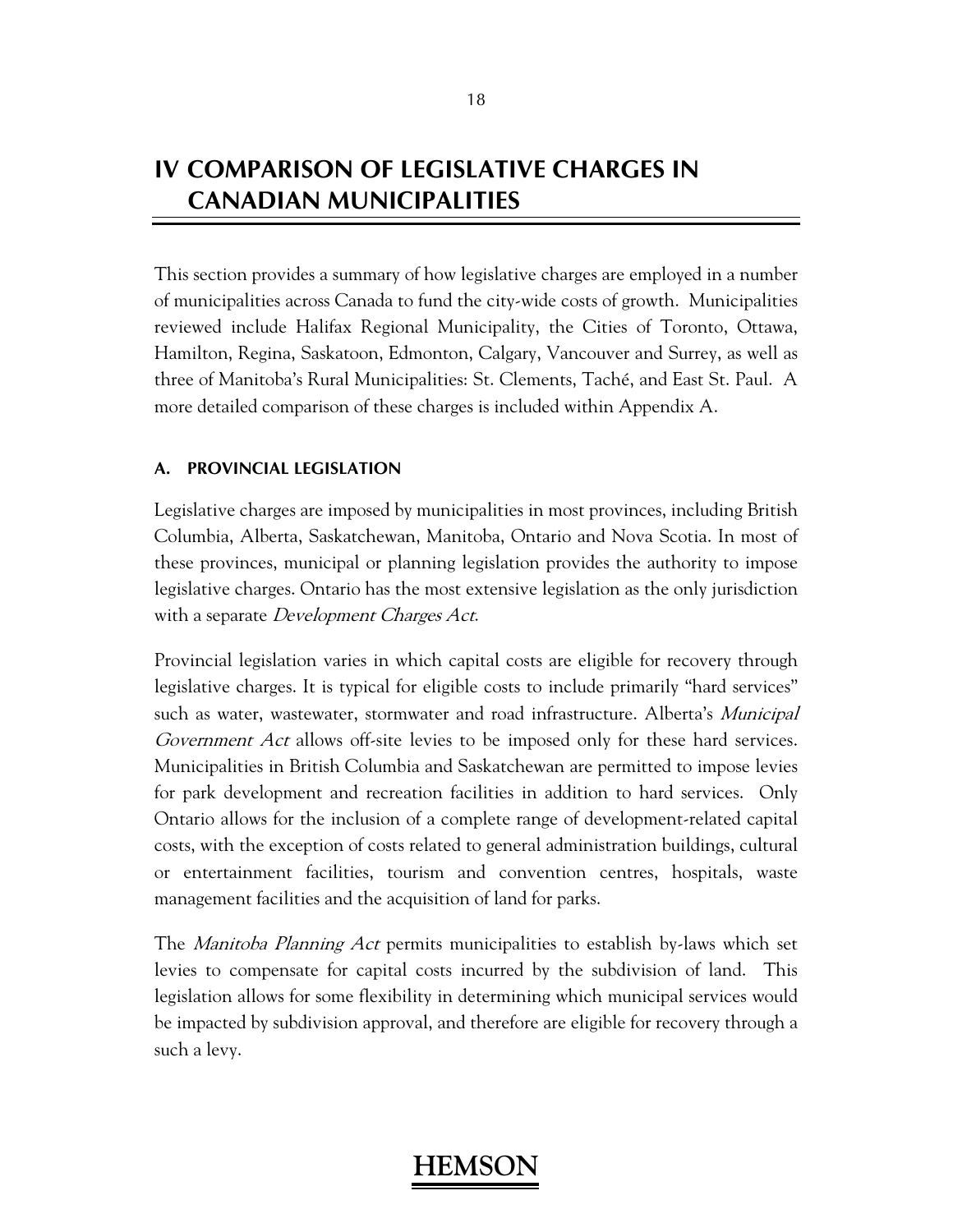#### **B. ELIGIBLE SERVICES**

Under the provincial legislation described above, the use of legislative charges is permissive and not mandatory; municipalities do not necessarily impose levies for all of the services that are allowed. For example, the City of Edmonton's Arterial Roadway Assessment represents the City's only mechanism for funding off-site capital costs: a uniform per-hectare charge is imposed across a defined catchment area to fund construction costs associated with arterial roads within that catchment area. Developers in Edmonton also pay charges for sewer and stormwater management, but only to cover the costs to serve the area of development or subdivision.

Halifax Regional Municipality currently collects infrastructure charges for stormwater, streets, and solid waste management costs only, although the *Halifax Municipal* Charter allows for recovery of water, wastewater, transit and transportation, parks and recreation facilities, fire services, and libraries. However, the municipality is currently in the process of reviewing its existing infrastructure charges and is exploring opportunities to incorporate a wider range of capital costs.

The Cities of Toronto, Hamilton, and Ottawa take advantage of Ontario's permissive development charges legislation. Costs are recovered through development charges for a wide range of capital projects, including transit; parkland development and recreational facilities; non-profit housing; social services; child care; and police, fire, and emergency services, among many others.

It is noted that the City of Calgary has recently introduced a new Community Services Charge on greenfield development. These charges, which cover the costs of a range of facilities and transit vehicles, are not enabled as off-site levies under Alberta's Municipal Government Act, but resulted from extensive consultation with industry stakeholders. As a condition of the support of key development industry organizations, the City is currently undergoing a process of ongoing monitoring and consultation over the course of the first year of implementation.

#### **C. HOW CHARGES ARE APPLIED**

Each municipality faces unique circumstances which dictate whether an area-specific or city-wide charge is applied. For example, the City of Ottawa has a separate charge for development inside of the Greenbelt, outside of the Greenbelt, within serviced rural areas, and within rural areas that do not receive water and wastewater servicing.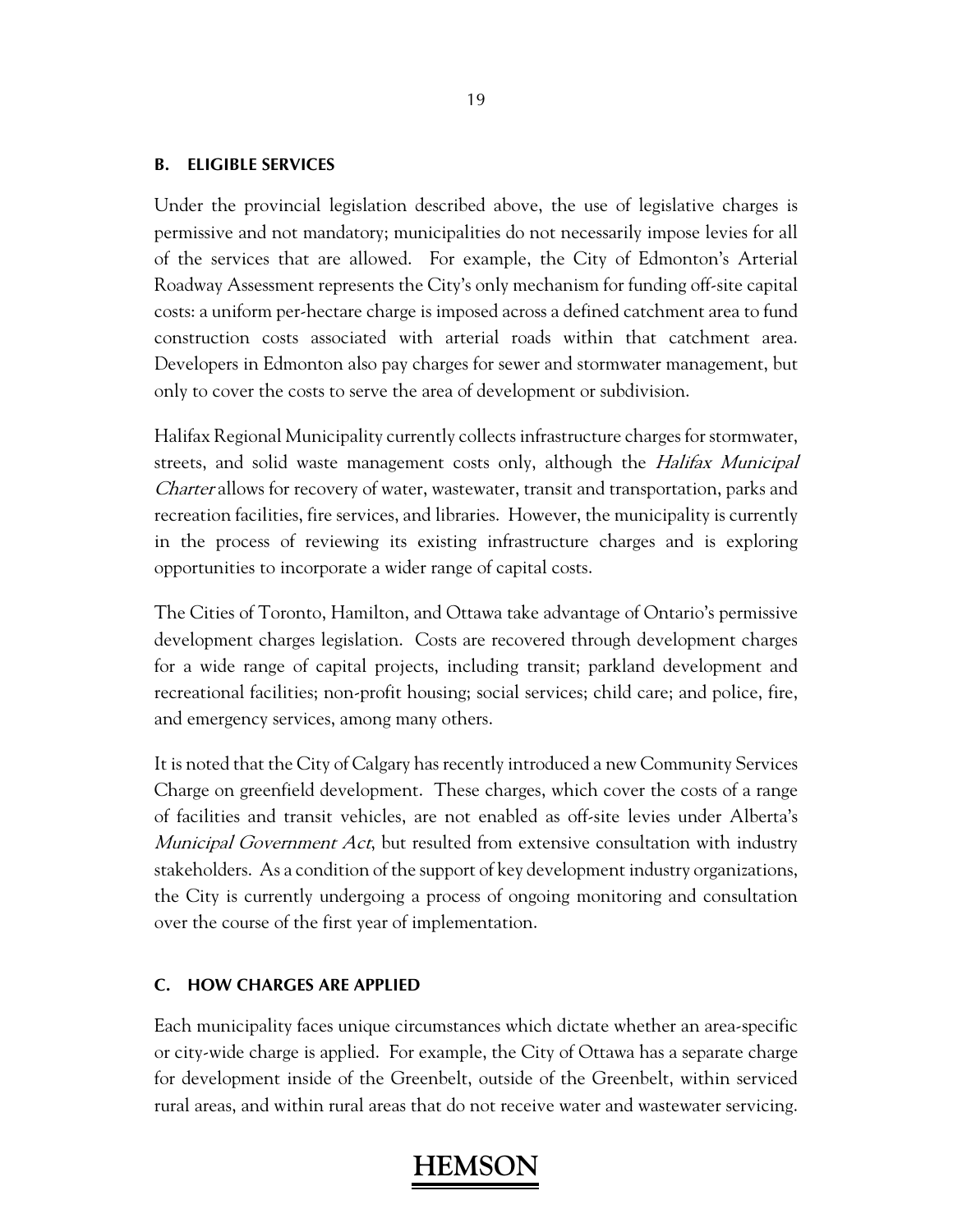A number of other municipalities rely primarily on a city-wide charge, but have calculated separate charges for defined areas with unique servicing needs: These include Halifax's "master planning areas", the Binbrook and Dundas/Waterdown areas in Hamilton, the Anniedale-Tynehead and West Clayton areas in Surrey, and the Village Districts of Lorrette and Landmark in the Rural Municipality of Taché.

There is also variation across the municipalities reviewed in terms of whether charges are uniform or land use specific, and whether the charges apply to lot size, building area, or unit type. The Cities of Regina and Edmonton, and the Rural Municipalities reviewed in Manitoba impose uniform charges across all land uses. Municipalities that impose uniform charges often calculate the charges on a per-hectare or per-lot basis. The majority of the remaining municipalities impose land use specific charges, and typically calculate the charges according to residential unit type or per square metre or foot of gross floor area.

In the Rural Municipality of Taché, a two-tier rate system is applied within the Village Districts of Lorrette and Landmark. As is permitted within Manitoba's Planning Act, a charge is imposed for each new lot as a condition of subdivision approval. In the event that the lot is developed into multiple dwelling units, an additional charge is applied per residential equivalent unit.

#### **D. CALCULATION METHODOLOGIES**

Generally, legislative charges are calculated using an estimate of eligible capital costs over a certain forecast period and distributing these costs among development that is forecasted over the same time period. In calculating capital costs eligible for recovery through legislative charges, a desired level of service (i.e. quantity and/or quality of service related to the provision of municipal infrastructure on a per capita basis) is considered. Ontario's development charge legislation generally requires that the level of service to be recovered through development charges be limited to the average level of service over the preceding 10 years.

Municipalities in Ontario are additionally required to take into account a number of statutory deductions, such as benefit to existing development; any grants, subsidies, and other recoveries; and a 10 per cent discount for soft services (e.g. parkland development, libraries, recreational facilities). Many municipalities in other provinces undertake a comparatively simplified approach to calculating the charges.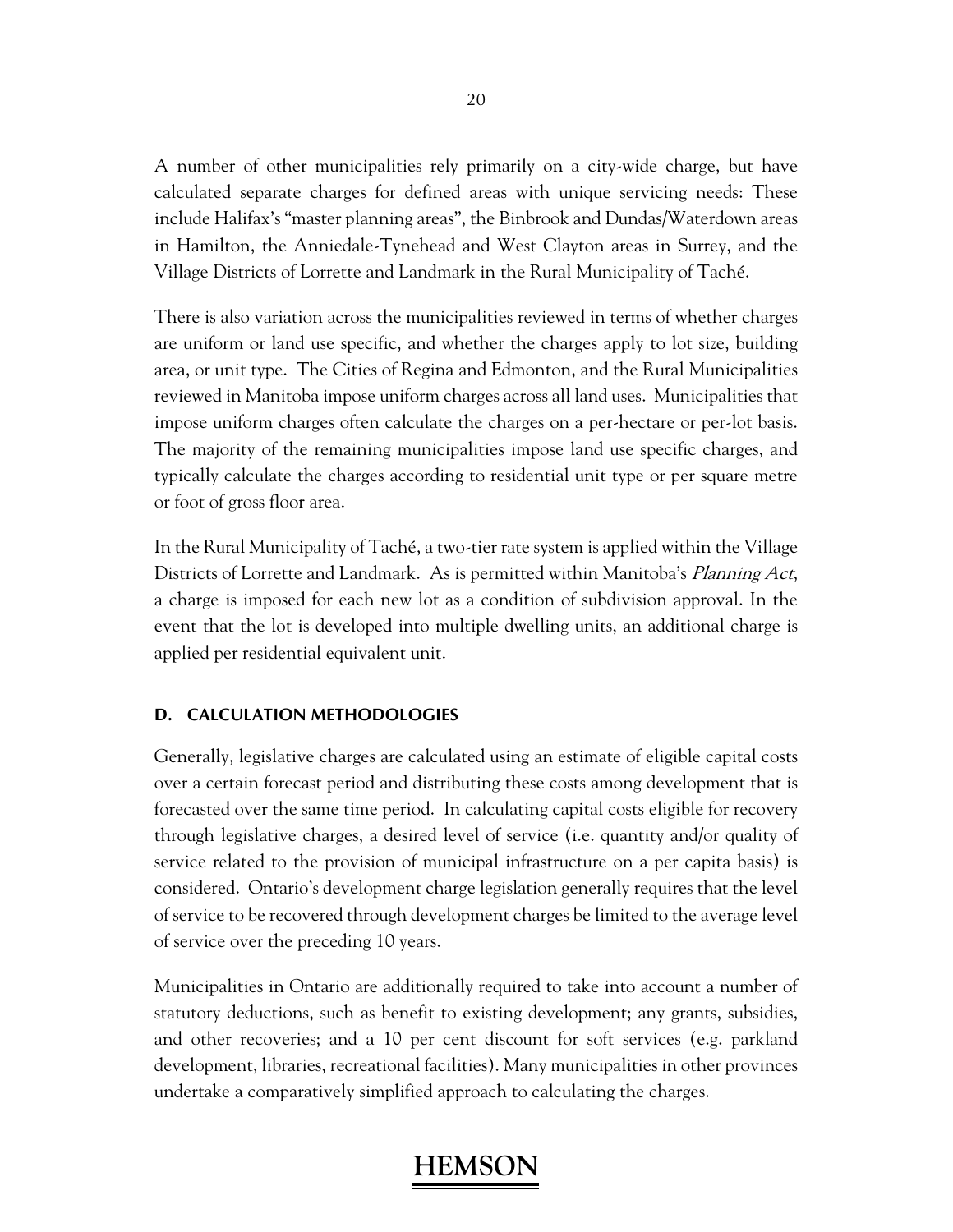#### **E. RATE COMPARISON**

A comparison of legislative charge rates can be found in Appendix A. Rates are highly variable across the municipalities due to the services included in the charge and other unique circumstances and costs which may impact the cost of servicing new development. Note that in the case of residential charges, the rate per single detached dwelling unit is provided where applicable. Many of the municipalities that calculated charges per dwelling unit impose lower charges on alternative dwelling types such as townhouses, row houses, and apartment units.

The majority of the municipalities reviewed adjust their rates on an annual basis according to publicly available, third party inflation data such as Statistics Canada's Construction Price Statistics. Some municipalities, including the Cities of Calgary and Surrey, have planned for higher annual increases as they are in the process of phasing in new rates over a period of several years. In particular, the City of Calgary is in the process of introducing new off-site levies within its urban area with the goal of recovering 100 per cent of development-related water and wastewater infrastructure costs by 2018. As a result, significant rate increases are planned for 2017 and 2018.

#### **F. EXEMPTIONS AND DISCOUNTS**

Many municipalities use legislative charge exemptions and discounts to incentivize certain types of development, or to promote intensification in certain areas. Generally, lost revenue from non-statutory exemptions and discounts is covered through property taxes and utility rates.

Examples of exemptions and discounts include the following:

- In the City of Toronto, industrial uses are exempt from development charges;
- In the Cities of Hamilton and Ottawa, exemptions or discounts are offered for development on contaminated or "brownfield" sites, and for intensification in downtown neighbourhoods or transit nodes; and
- The City of Calgary has introduced the Density Incentive Program, which caps levy rates within the urban area that reach a density equivalent of 285 or more people and jobs per hectare.

These exemptions and discounts can serve as effective mechanisms to support economic development, sustainability, and efficiencies in capital investment.

#### 21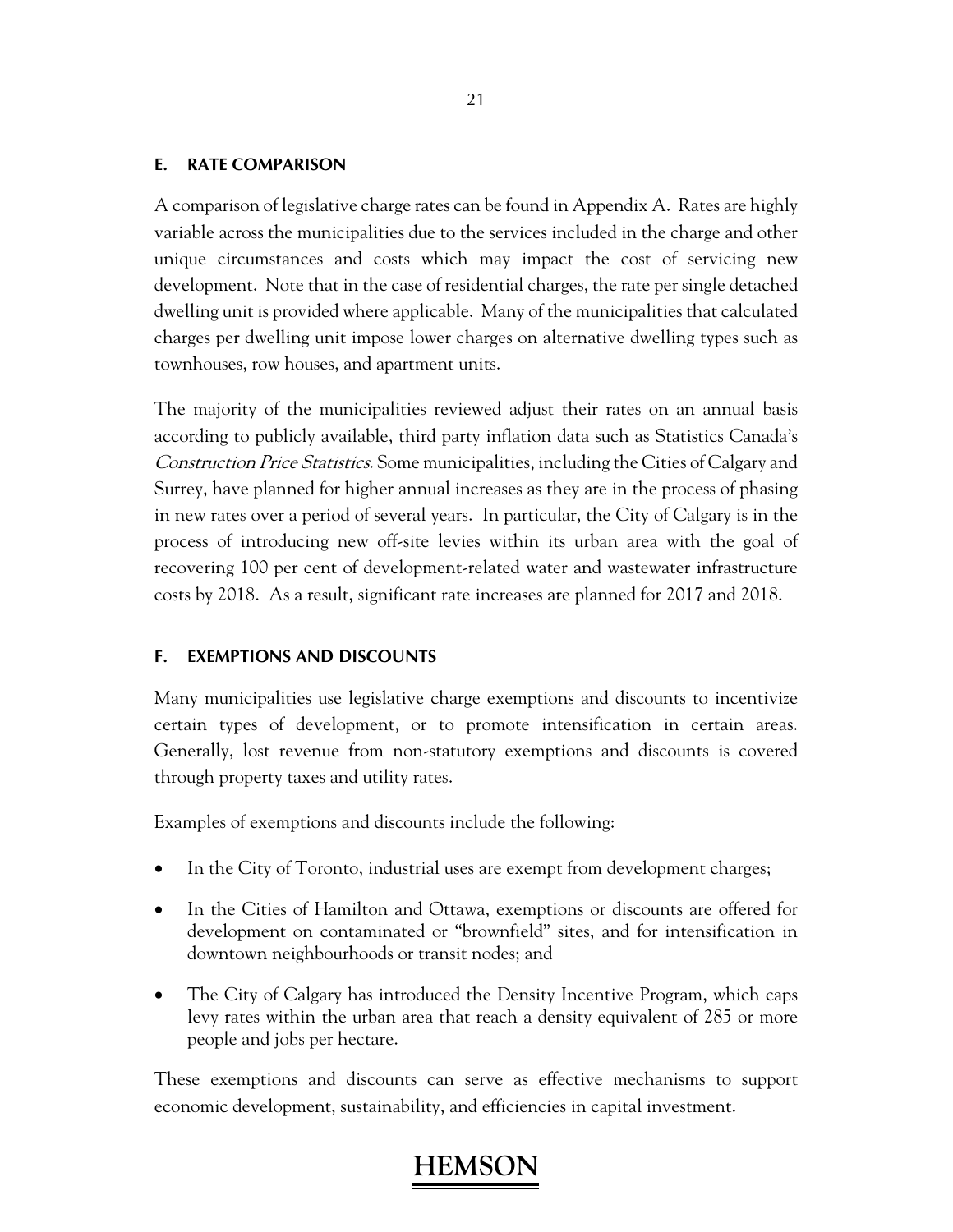### **V CONCLUSION**

A wide range of financial mechanisms are available to Canadian municipalities to help fund the costs associated with growth and development. Depending upon the provision of provincial legislation as well as each community's unique context, these mechanisms are used in a variety of ways. There is a clear opportunity to find an approach that is tailored to Winnipeg through a close examination of nation-wide practices and the City's particular needs.

Unlike many cities in Canada which use charges to pay for first-round infrastructure, including a large number Manitoba's municipalities, Winnipeg is reliant on property taxes and utility rates to fund these costs. This reliance has led to competing funding priorities and a growing infrastructure deficit. A particular issue that relates to the manner in which Winnipeg funds first-round infrastructure is whether "growth pays for growth". Currently it is self evident that growth does not pay for growth since significant amounts of required infrastructure are not being built. However, were the required infrastructure built, growth would only be paying a share of the cost. The City's tax rate would have to increase to account for the added cost and all ratepayers (not just new growth) would contribute. If the City were to have an infrastructure fee, the need for higher tax rates would be moderated by the amount such a fee would generate.

Should the City choose to pursue the introduction of new growth funding mechanisms, it should consider lessons learned from its previous growth study as well as from the experiences of other municipalities.

This report is intended to provide a background understanding of where Winnipeg sits in relation to the funding of growth related infrastructure. It also provides important context with other communities in Manitoba and cities across Canada. A second report provides information regarding potential regulatory fees that could be applied given the City's future growth prospects, infrastructure requirements and conventional fee calculation methods.

#### 22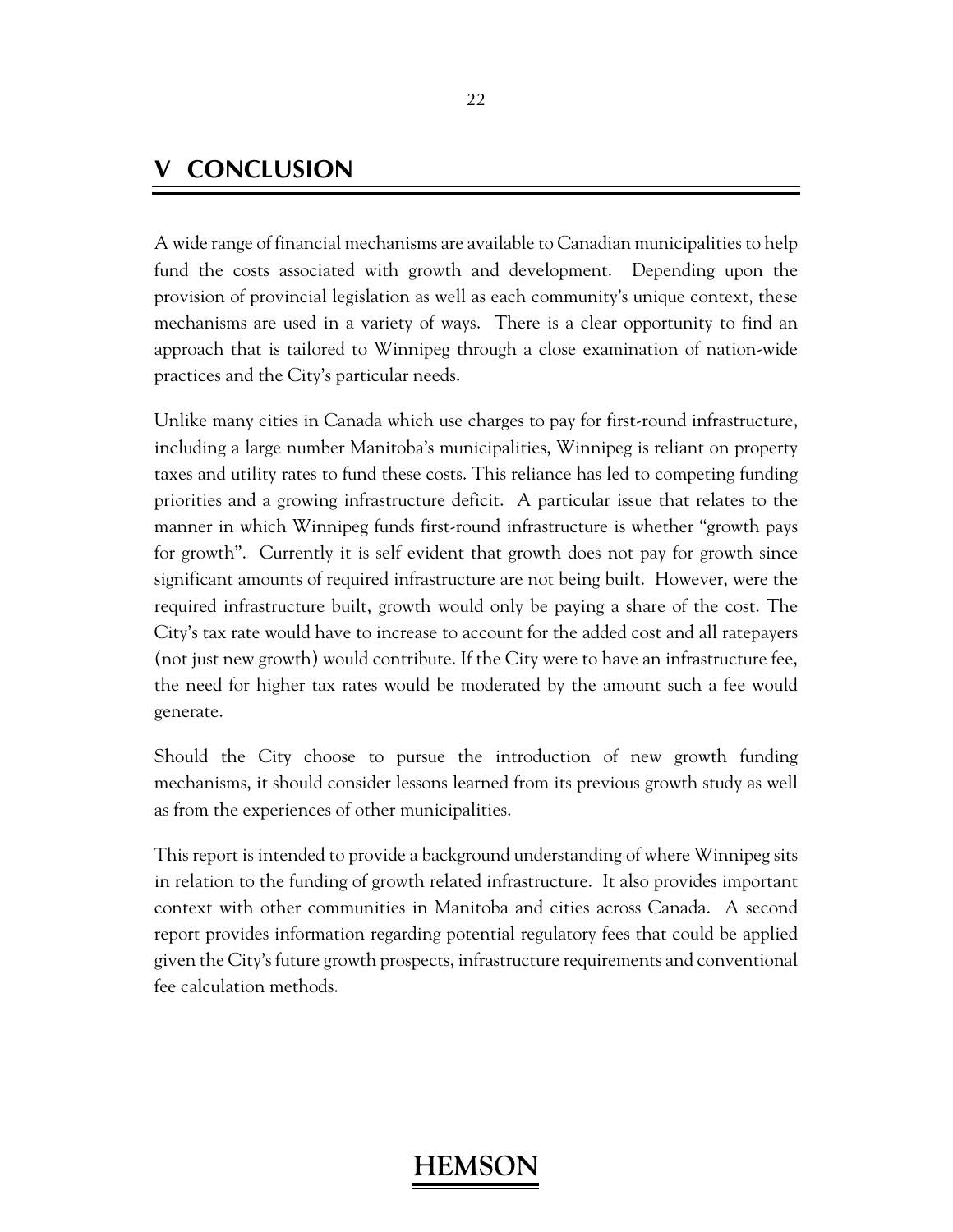# **APPENDIX A**

# *COMPARISON OF GROWTH FINANCING MECHANISMS IN CANADIAN MUNICIPALITIES*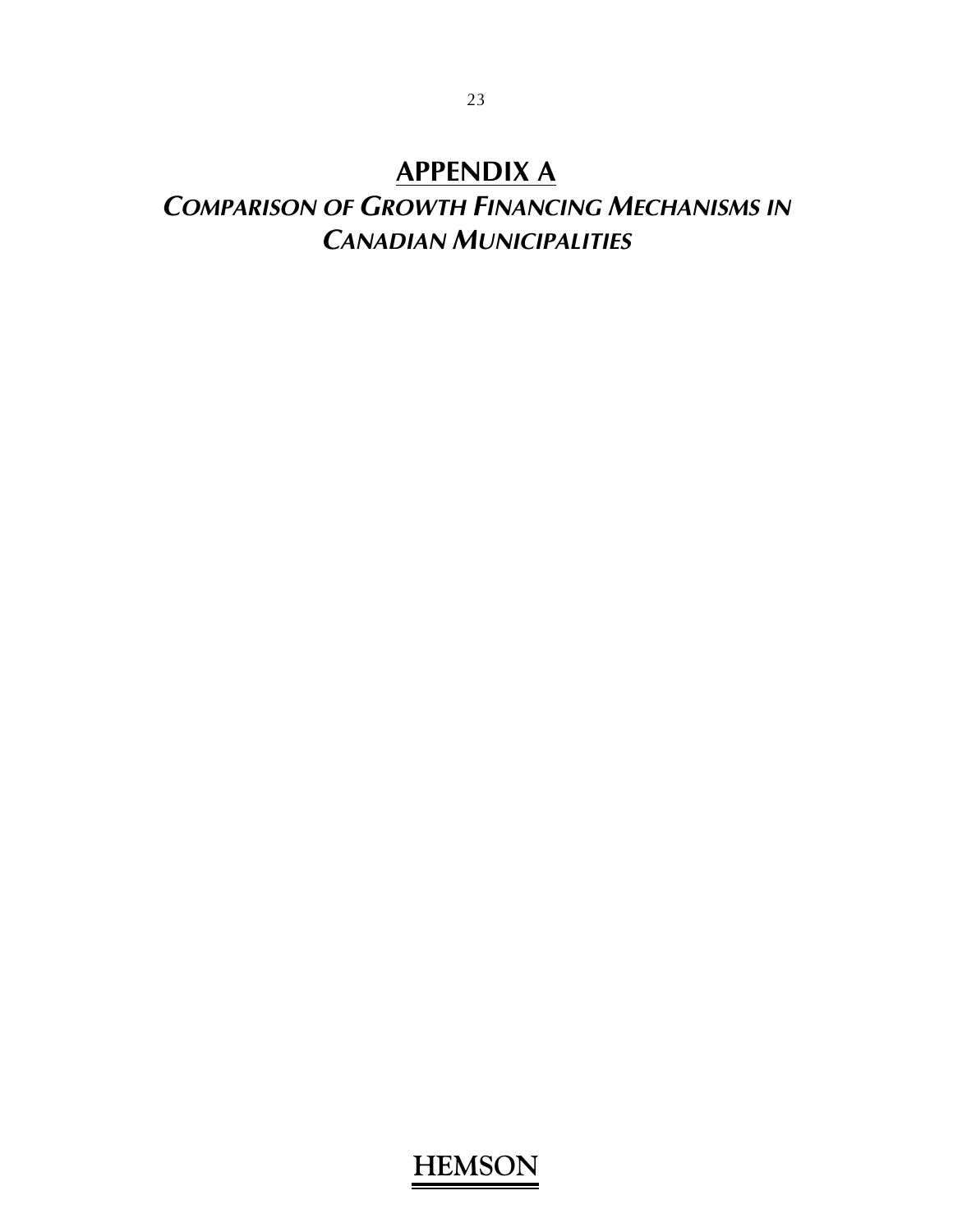|                                                                    | Municipality                                                                                          |                                                                                                 |                                                                                                                                                |                                                                                                      |                                                                                                                                                                                         |
|--------------------------------------------------------------------|-------------------------------------------------------------------------------------------------------|-------------------------------------------------------------------------------------------------|------------------------------------------------------------------------------------------------------------------------------------------------|------------------------------------------------------------------------------------------------------|-----------------------------------------------------------------------------------------------------------------------------------------------------------------------------------------|
|                                                                    | Halifax, NS                                                                                           | <b>Toronto, ON</b>                                                                              | Ottawa, ON                                                                                                                                     | Hamilton, ON                                                                                         | Regina, SK                                                                                                                                                                              |
| Population (2011 census)                                           | 390,096                                                                                               | 2,615,060                                                                                       | 883.391                                                                                                                                        | 519,949                                                                                              | 193,100                                                                                                                                                                                 |
| <b>Governing legislation</b><br><b>Municipal By-law</b>            | Halifax Municipal Charter<br>Section 104(1)<br>Regional Subdivision By-law                            | Development Charges Act, 1997 and O.Reg.<br>82/98<br>By-law No. 1347-2013, adopted October 2013 | Development Charges Act, 1997 and O.Reg.<br>82/98<br>By-law 2014-229, adopted June 2014                                                        | Development Charges Act, 1997 and O.Reg.<br>82/98<br>By-law No. 14-153, adopted June 2014            | Planning and Development Act, 2007<br>Section 169 and 172<br>Administration and Calculation of Servicing<br>Agreement Fees and Development Levies polcy,<br>last reviewed December 2009 |
| <b>Terminology</b>                                                 | Infrastructure Charges                                                                                | Development Charges (DCs)                                                                       | Development Charges (DCs)                                                                                                                      | Development Charges (DCs)                                                                            | Development Levies and Servicing Agreement<br>Fees                                                                                                                                      |
| Services Recovered for under                                       | Water<br>Wastewater                                                                                   | Spadina Subway Extension<br>Transit                                                             | Roads and Related Services<br>Sanitary Sewer (Wastewater)                                                                                      | Water<br>Wastewater Facilities and Linear                                                            | Water<br>Wastewater                                                                                                                                                                     |
| By-law                                                             | Stormwater                                                                                            | Parks and Recreation                                                                            | Water                                                                                                                                          | Stormwater Drainage and Contol                                                                       | Stormwater / Drainage                                                                                                                                                                   |
|                                                                    | <b>Streets</b><br>Solid Waste Management                                                              | Library<br><b>Subsidized Housing</b>                                                            | Stormwater Drainage<br>Police                                                                                                                  | Highways<br><b>Public Works</b>                                                                      | Roads / Transportation<br>Recreation                                                                                                                                                    |
|                                                                    |                                                                                                       | Police<br>Fire                                                                                  | Emergency Services (Fire)<br><b>Public Transit</b>                                                                                             | <b>Police Services</b><br><b>Fire Protection Services</b>                                            | Parks                                                                                                                                                                                   |
|                                                                    |                                                                                                       | <b>Emergency Medical Services</b><br>Development-Related Studies                                | Parks Development<br><b>Recreation Facilities</b>                                                                                              | <b>Transit Services</b><br><b>Parkland Development</b>                                               |                                                                                                                                                                                         |
|                                                                    |                                                                                                       | Civic Improvements<br>Child Care                                                                | Libraries<br>Child Care                                                                                                                        | <b>Recreation Facilities</b><br><b>Library Services</b>                                              |                                                                                                                                                                                         |
|                                                                    |                                                                                                       | Health<br>Pedestrian Infrastructure                                                             | <b>Works and Yards</b><br>Paramedic Service                                                                                                    | <b>Administrative Studies</b><br><b>Ambulance Services</b>                                           |                                                                                                                                                                                         |
|                                                                    |                                                                                                       | Roads and Related                                                                               | <b>Corporate Studies</b>                                                                                                                       | Long Term Care                                                                                       |                                                                                                                                                                                         |
|                                                                    |                                                                                                       | Water<br><b>Sanitary Sewer</b>                                                                  | Affordable Housing Program                                                                                                                     | <b>Health Services</b><br>Social & Child Services                                                    |                                                                                                                                                                                         |
|                                                                    |                                                                                                       | Storm Water Management                                                                          |                                                                                                                                                | Social Housing<br><b>Airport Services</b>                                                            |                                                                                                                                                                                         |
|                                                                    |                                                                                                       |                                                                                                 |                                                                                                                                                | <b>Parking Services</b><br>Provincial Offenses Act                                                   |                                                                                                                                                                                         |
|                                                                    |                                                                                                       |                                                                                                 |                                                                                                                                                | Hamilton Conservation Authority                                                                      |                                                                                                                                                                                         |
| Do charges apply municipality-<br>wide or based on service areas?  | Municipality-wide charges for water, wastewater, City-wide<br>and solid waste management. Charges for |                                                                                                 | City-wide charges for most services.<br>Area-specific charges for four broad areas                                                             | Generally City-wide. Charges are uniform within<br>the urban area. Outside of the urban area.        | Rates apply across the City but are calculated<br>separately for greenfield vs. infill development                                                                                      |
|                                                                    | additional services are levied on an area-<br>specific basis for Master Planning areas.               |                                                                                                 | (Inside or outside of the Greenbelt; rural<br>serviced or unserviced) for collector roads, water are detemined according to the urban services | charges for water, wastewater, and stormwater                                                        |                                                                                                                                                                                         |
|                                                                    |                                                                                                       |                                                                                                 | distribution, sanitary sewer collection,<br>protection, some recreation, library facilities,                                                   | required or used, while charges for all other<br>services remain uniform.                            |                                                                                                                                                                                         |
|                                                                    |                                                                                                       |                                                                                                 | and servicing studies.<br>In specified locations, area-specific charges                                                                        | Additional Special Area Charges apply at two                                                         |                                                                                                                                                                                         |
|                                                                    |                                                                                                       |                                                                                                 | apply for storm drainage ponds.                                                                                                                | locations (Binbrook and Dundas/Waterdown).                                                           |                                                                                                                                                                                         |
| Are charges land use specific or<br>uniform across land uses (e.g. | Land use specific                                                                                     | Land use specific                                                                               | Land use specific                                                                                                                              | Land use specific                                                                                    | Uniform                                                                                                                                                                                 |
| residential, commercial<br>industrial)?                            |                                                                                                       |                                                                                                 |                                                                                                                                                |                                                                                                      |                                                                                                                                                                                         |
| Are charges applied to lot size,                                   | Residential: By unit type                                                                             | Residential: By unit type                                                                       | Residential: By unit type                                                                                                                      | Residential: By unit type                                                                            | Per hectare                                                                                                                                                                             |
| building area or unit type?                                        | Non-residential: Per square foot GFA<br>Area-specific charges: Per acre                               | Non-residential: Per square metre                                                               | Non-residential: Per square foot GFA                                                                                                           | Non-residential: Per square foot/metre GFA                                                           |                                                                                                                                                                                         |
| <b>Timing of charge</b>                                            | At time of subdivision                                                                                | At time of building permit                                                                      | At time of building permit                                                                                                                     | At time of building permit                                                                           | Development Levy: At time of building permit<br>Servicing Agreement: At time of subdivision                                                                                             |
| Calculation methodology                                            | Not specified in legislation. Current charges<br>were levied in accordance with the 2000              | As per provincial legislation, 10-year historic<br>average service levels are calculated. Both  | As per provincial legislation, 10-year historic<br>average service levels are calculated. Both                                                 | As per provincial legislation, 10-year historic<br>average service levels are calculated. Both       | A cash-flow model is used to calculate Servicing<br>Agreement Fee and Development Levy rates.                                                                                           |
|                                                                    | Infrastructure Charges Best Practices Guide:<br>1. Total capital costs of oversized infrastructure,   | quantity and quality of service is considered.                                                  | quantity and quality of service is considered.                                                                                                 | quantity and quality of service is considered.                                                       | The following steps are required:<br>1. Establish inflation rate and interest rates                                                                                                     |
|                                                                    | less portion of projects that will benefit the<br>Municipality                                        | 10-year capital cost estimate, less legislated<br>reductions: benefit to existing development;  | 10-year capital cost estimate, less legislated<br>reductions: benefit to existing development;                                                 | 10-year capital cost estimate, less legislated<br>reductions: benefit to existing development;       | 2. Set the opening Servicing Agreement Fee /<br>Development Levy Reserve Cash Balance                                                                                                   |
|                                                                    | 2. Costs are allocated based on the net land                                                          | existing excess capacity; grants, subsidies, and                                                | existing excess capacity; grants, subsidies, and                                                                                               | existing excess capacity; grants, subsidies, and                                                     | 3. Calculate outstanding fees/levies to be                                                                                                                                              |
|                                                                    | area and average density of the parcel being<br>subdivided based on type of development               | other recoveries; 10% discount for soft services.                                               | other recoveries; 10% discount for soft services.                                                                                              | other recoveries; 10% discount for soft services.                                                    | collected<br>4. Establish development projections for infill &                                                                                                                          |
|                                                                    |                                                                                                       |                                                                                                 |                                                                                                                                                |                                                                                                      | greenfield<br>5. Establish payment schedule for fees/levies                                                                                                                             |
|                                                                    |                                                                                                       |                                                                                                 |                                                                                                                                                |                                                                                                      | 6. Update capital project list<br>7. Establish share of costs attributed to                                                                                                             |
|                                                                    |                                                                                                       |                                                                                                 |                                                                                                                                                |                                                                                                      | greenfield and infill growth for each capital<br>project                                                                                                                                |
|                                                                    |                                                                                                       |                                                                                                 |                                                                                                                                                |                                                                                                      | 8. Calculate the share of total capital costs<br>allocated to infill and greenfield development                                                                                         |
|                                                                    |                                                                                                       |                                                                                                 |                                                                                                                                                |                                                                                                      | 9. Calculate rates for infill & greenfield based on<br>the cash-flow model                                                                                                              |
| Forecast periods used                                              | Not specified                                                                                         | 10 years and longer term (to 2031)                                                              | 10 years and longer term (to 2031)                                                                                                             | 10 years and longer term (to 2031)                                                                   | 25 years                                                                                                                                                                                |
| Amount of charge                                                   | Residential: \$4,493.38 per single detached unit                                                      | By-law to be reviewed every 5 years<br>Residential: \$34,482 per single/semi-detached           | By-law to be reviewed every 5 years<br>Residential:                                                                                            | By-law to be reviewed every 5 years<br>Total urban area charges:                                     | By-law to be reviewed every 5 years<br>Greenfield rates:                                                                                                                                |
|                                                                    | Non-residential: \$2.33 per sq. ft. (\$25.08 per<br>sq. m.)                                           | unit                                                                                            | \$22,468 per single/semi-detached unit within<br>the greenbelt                                                                                 | Residential: \$35,465 per single/semi-detached                                                       | \$346,000 or \$380,000 per hectare                                                                                                                                                      |
|                                                                    | Additional charges in Master Planning Areas:                                                          | Non-residential: \$175.78 per square metre,<br>applied to ground floor only                     | \$30,752 per single/semi-detached unit outside<br>the greenbelt                                                                                | unit<br>Commercial/Institutional: \$19.74 per sq. ft.                                                | (2016 rates)                                                                                                                                                                            |
|                                                                    | Wentworth: \$10,893 per acre (\$26,918 per ha)<br>Bedford South: \$10,893 per acre (\$26,918 per      | Current rates effective February 2016)                                                          | \$20,159 per single/semi-detached unit within<br>rural serviced area                                                                           | (204.62 per sq. m.) over 10,000 sq. ft.; 50% of<br>the per sq. ft. charge applies to the first 5,000 |                                                                                                                                                                                         |
|                                                                    | ha)<br>Russell Lake: \$15,733 per acre (\$38,877 per                                                  |                                                                                                 | \$17,703 per single/semi-detached unit within<br>rural unserviced area                                                                         | sq. ft. (465 sq. m.), and 75% of the charge<br>applies to the second 5,000 sq. ft. (465 sq. m)       |                                                                                                                                                                                         |
|                                                                    | ha)<br>Portland Hills: \$7,393 per acre (\$18,268 per                                                 |                                                                                                 | Non-residential:                                                                                                                               | Industrial:<br>\$11.60 per sq. ft. (\$124.86 per sq. m.) for                                         |                                                                                                                                                                                         |
|                                                                    | ha)<br>Bedford West Area 1,4,5,11: \$5,486 per acre                                                   |                                                                                                 | \$19.82 per square foot for non-industrial uses<br>(213.34 per square metre)                                                                   | development over 10,000 sq. ft. (929 sq. m.)<br>\$8.70 per sq. ft. (\$93.65 per sq. m.) for          |                                                                                                                                                                                         |
|                                                                    | \$13,556 per ha)<br>Bedford West Area 2,3,7,8,10,12: \$9,958 per                                      |                                                                                                 | \$8.55 per square foot for industrial uses (92.03 development under 10,000 sq. ft. (929 sq. m.)<br>per square metre)                           |                                                                                                      |                                                                                                                                                                                         |
|                                                                    | acre (\$24,607 per ha)<br>Bedford West Area 6: \$26,969 per acre                                      |                                                                                                 | Current rates effective August 2015)                                                                                                           | (Rates effective July 6, 2015 to July 5, 2016)                                                       |                                                                                                                                                                                         |
|                                                                    | (\$66,642 per ha)                                                                                     |                                                                                                 |                                                                                                                                                |                                                                                                      |                                                                                                                                                                                         |
|                                                                    | Bedford West Area 9: \$21,702 per acre<br>(\$53,627 per ha)                                           |                                                                                                 |                                                                                                                                                |                                                                                                      |                                                                                                                                                                                         |
|                                                                    | Rates were adopted at different times between                                                         |                                                                                                 |                                                                                                                                                |                                                                                                      |                                                                                                                                                                                         |
|                                                                    | 2005 and 2010)                                                                                        |                                                                                                 |                                                                                                                                                |                                                                                                      |                                                                                                                                                                                         |
| Indexing provision                                                 | Not specified in the legislation. Current practice                                                    | As per provincial legislation, rates may be                                                     | As per provincial legislation, rates may be                                                                                                    | As per provincial legislation, rates may be                                                          | City to commission a report every 2 years                                                                                                                                               |
|                                                                    | of the Region is index only the Bedford West<br>infrastructure charge.                                | indexed as prescribed by the Statistics Canada<br>Quarterly Construction Price Statistics.      | ndexed as prescribed by the Statistics Canada<br>Quarterly Construction Price Statistics.                                                      | ndexed as prescribed by the Statistics Canada<br>Quarterly Construction Price Statistics.            | estimating the inflationary rate to be used. This<br>rate is used to inflate project costs and to index                                                                                 |
| <b>Exemptions and discounts</b>                                    | Statutory exemptions: Crown Land                                                                      | Statutory exemptions for industrial additions,                                                  | Statutory exemptions for industrial additions,                                                                                                 | Statutory exemptions for industrial additions,                                                       | rates in years between re-calculations.<br>None (previously exempted inner area of the                                                                                                  |
|                                                                    | Non-Statutory Exemptions:                                                                             | residential additions, boards of education.                                                     | esidential additions, boards of education.                                                                                                     | residential additions, boards of education.                                                          | City to promote growth in developed areas)                                                                                                                                              |
|                                                                    | The by-law may provide full or partial exemptions Non-statutory exemptions:<br>for different uses     | Non-profit / affordable housing is exempt.                                                      | von-statutory exemptions:<br>Residential development within Central Area                                                                       | Non-statutory exemptions:<br>Certain uses exempt, including affordable                               |                                                                                                                                                                                         |
|                                                                    |                                                                                                       | Industrial uses are exempt.<br>Other non-residential development charges are                    | exempt.<br>Reductions for apartment dwellings within 500                                                                                       | housing and agricultural uses.<br>Brownfield sites eligible for exemption for the                    |                                                                                                                                                                                         |
|                                                                    |                                                                                                       | applied to ground floor only.                                                                   | metres of transit stations if parking restrictions<br>are met.                                                                                 | lesser of environmental remediation costs or<br>development charges otherwise payable.               |                                                                                                                                                                                         |
|                                                                    |                                                                                                       |                                                                                                 | Development on contaminated lands is eligible<br>for exemption through the City's Brownfield                                                   | Development within boundaries of the<br>Downtown CIPA eligible for 85% exemption of                  |                                                                                                                                                                                         |
|                                                                    |                                                                                                       |                                                                                                 | Redevelopment Strategy and Community<br>Improvement Plan.                                                                                      | DCs otherwise payable.                                                                               |                                                                                                                                                                                         |
| <b>Comments</b>                                                    | HRM is currently in the process of updating their                                                     |                                                                                                 | The City is currently undertaking a review of its                                                                                              |                                                                                                      | As of Jan. 1, 2016: New Sevicing Agreement Fee                                                                                                                                          |
|                                                                    | existing infrastructure charges to align with the<br>recently amended Halifax Municipal Charter.      |                                                                                                 | transit-related DCs.                                                                                                                           |                                                                                                      | and Development Levy in place. To be phased<br>in over 3 years.                                                                                                                         |
|                                                                    | Since the introduction of infrastructure charges<br>in 2002, the Region has examined various          |                                                                                                 |                                                                                                                                                |                                                                                                      | As per provincial legislation:                                                                                                                                                          |
|                                                                    | methodologies and best practices for the<br>implementation of infrastructure charges. The             |                                                                                                 |                                                                                                                                                |                                                                                                      | Servicing Agreement Fees are collected when<br>land is subdivided.                                                                                                                      |
|                                                                    | information provided above is subject to change<br>in coming months.                                  |                                                                                                 |                                                                                                                                                |                                                                                                      | Development Levies are collected where<br>development does not involve the subdivision of                                                                                               |
|                                                                    |                                                                                                       |                                                                                                 |                                                                                                                                                |                                                                                                      | land.                                                                                                                                                                                   |
|                                                                    |                                                                                                       |                                                                                                 |                                                                                                                                                |                                                                                                      |                                                                                                                                                                                         |
|                                                                    |                                                                                                       |                                                                                                 |                                                                                                                                                |                                                                                                      |                                                                                                                                                                                         |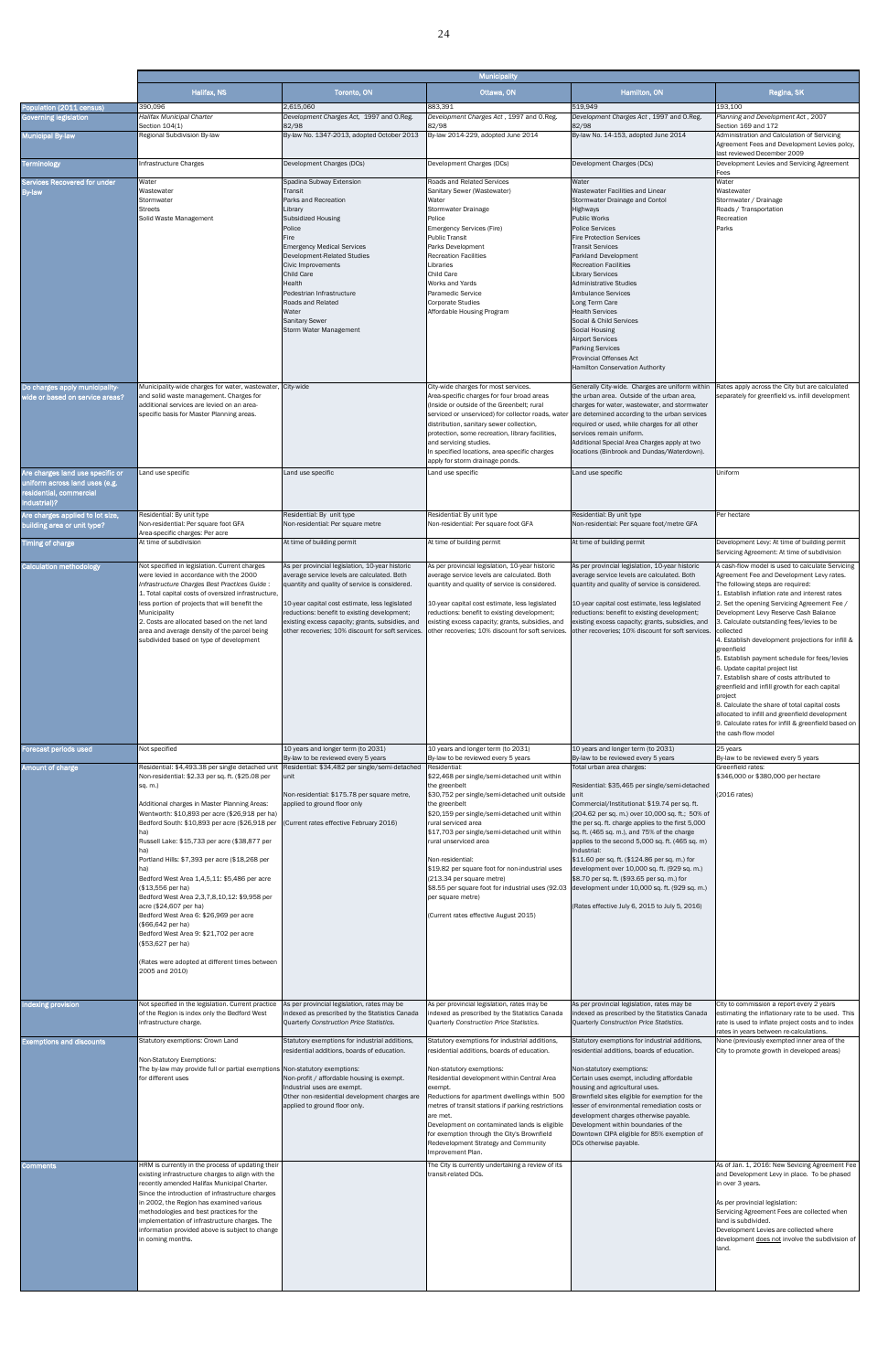|                                                                                                               | Municipality                                                                                                                                                                                                              |                                                                                                                                                                                                                                                                                                                                                                                                                                                                                                                                      |                                                                                                                                                                                                                                                                                                                                                                                                                                                                                                                                                                                                                                                                                                                                                                                                                                                                                                                                         |                                                                                                                                                                                                                                                                                                                                                                                                           |                                                                                                                                                                                                                                                                                                                                                                                                                                                                                                                                                                                                                                                      |
|---------------------------------------------------------------------------------------------------------------|---------------------------------------------------------------------------------------------------------------------------------------------------------------------------------------------------------------------------|--------------------------------------------------------------------------------------------------------------------------------------------------------------------------------------------------------------------------------------------------------------------------------------------------------------------------------------------------------------------------------------------------------------------------------------------------------------------------------------------------------------------------------------|-----------------------------------------------------------------------------------------------------------------------------------------------------------------------------------------------------------------------------------------------------------------------------------------------------------------------------------------------------------------------------------------------------------------------------------------------------------------------------------------------------------------------------------------------------------------------------------------------------------------------------------------------------------------------------------------------------------------------------------------------------------------------------------------------------------------------------------------------------------------------------------------------------------------------------------------|-----------------------------------------------------------------------------------------------------------------------------------------------------------------------------------------------------------------------------------------------------------------------------------------------------------------------------------------------------------------------------------------------------------|------------------------------------------------------------------------------------------------------------------------------------------------------------------------------------------------------------------------------------------------------------------------------------------------------------------------------------------------------------------------------------------------------------------------------------------------------------------------------------------------------------------------------------------------------------------------------------------------------------------------------------------------------|
|                                                                                                               | Saskatoon, SK                                                                                                                                                                                                             | <b>Edmonton, AB</b>                                                                                                                                                                                                                                                                                                                                                                                                                                                                                                                  | Calgary, AB                                                                                                                                                                                                                                                                                                                                                                                                                                                                                                                                                                                                                                                                                                                                                                                                                                                                                                                             | Vancouver, BC                                                                                                                                                                                                                                                                                                                                                                                             | Surrey, BC                                                                                                                                                                                                                                                                                                                                                                                                                                                                                                                                                                                                                                           |
| Population (2011 census)<br>Governing legislation                                                             | 222,189<br>Planning and Development Act, 2007<br>Section 169 and 172                                                                                                                                                      | 812.201<br>Municipal Government Act, 2000 (Division 6)<br>and Alberta Regulation 48/2004                                                                                                                                                                                                                                                                                                                                                                                                                                             | 1,096,833<br>Municipal Government Act, 2000 (Part 17,<br>Division 6) and Alberta Regulation 48/2004                                                                                                                                                                                                                                                                                                                                                                                                                                                                                                                                                                                                                                                                                                                                                                                                                                     | 603,502<br>Local Government Act (RSBC 2015), Section<br>933                                                                                                                                                                                                                                                                                                                                               | 468,251<br>Local Government Act (RSBC 2015), Section<br>933                                                                                                                                                                                                                                                                                                                                                                                                                                                                                                                                                                                          |
|                                                                                                               | 2015 Prepaid Servicing Rates (Direct and Off-                                                                                                                                                                             | Bylaw 14380, adopted September 2006                                                                                                                                                                                                                                                                                                                                                                                                                                                                                                  | Off-site Levy Bylaw 2M2016, approved January                                                                                                                                                                                                                                                                                                                                                                                                                                                                                                                                                                                                                                                                                                                                                                                                                                                                                            | Vancouver Charter, SCB 1953, Chapter 55, Part<br>XXIV - A<br>By-law No. 9755, enacted November 2008                                                                                                                                                                                                                                                                                                       | Bylaw No. 18664; came into effect May 2016                                                                                                                                                                                                                                                                                                                                                                                                                                                                                                                                                                                                           |
| <b>Municipal By-law</b>                                                                                       | site), approved November 2015                                                                                                                                                                                             |                                                                                                                                                                                                                                                                                                                                                                                                                                                                                                                                      | 2016<br>Off-site levies                                                                                                                                                                                                                                                                                                                                                                                                                                                                                                                                                                                                                                                                                                                                                                                                                                                                                                                 |                                                                                                                                                                                                                                                                                                                                                                                                           |                                                                                                                                                                                                                                                                                                                                                                                                                                                                                                                                                                                                                                                      |
| <b>Terminology</b>                                                                                            | Development Levies / Off-site levies / Prepaid<br>Service Rates                                                                                                                                                           | Permanent Area Contributon (PAC)<br>Arterial Roadway Assessment (ARA)                                                                                                                                                                                                                                                                                                                                                                                                                                                                | Community services charge                                                                                                                                                                                                                                                                                                                                                                                                                                                                                                                                                                                                                                                                                                                                                                                                                                                                                                               | Development Cost Levies (DCLs)                                                                                                                                                                                                                                                                                                                                                                            | Development Cost Charges (DCCs)                                                                                                                                                                                                                                                                                                                                                                                                                                                                                                                                                                                                                      |
| Services Recovered for under<br>By-law                                                                        | Water<br>Wastewater<br>Stormwater / Drainage<br>Roads / Transportation<br>Recreation<br>Parks                                                                                                                             | PAC: Wastewater and Stormwater<br>ARA: Roads                                                                                                                                                                                                                                                                                                                                                                                                                                                                                         | Off-site levies:<br>Water<br>Wastewater<br>Stormwater / Drainage<br>Community services charge:<br>Facilities (police stations, libraries, recreation,<br>emergency response)<br>Transit (buses)                                                                                                                                                                                                                                                                                                                                                                                                                                                                                                                                                                                                                                                                                                                                         | Engineering Infrastructure<br>Recreation<br>Parks<br>Social and Replacement Housing<br><b>Childcare Facilities</b>                                                                                                                                                                                                                                                                                        | Water<br>Sewer<br>Stormwater / Drainage<br>Roads (arterial and collector)<br>Parkland Acquisition                                                                                                                                                                                                                                                                                                                                                                                                                                                                                                                                                    |
| Do charges apply municipality-<br>wide or based on service areas?                                             | City-wide                                                                                                                                                                                                                 | PAC: Based on the area of development or<br>subdivision<br>ARA: By catchment area                                                                                                                                                                                                                                                                                                                                                                                                                                                    | Rates apply City-wide and are uniform across<br>the City's Established Area. Rates within the<br>Greenfield Area are specific to each watershed.                                                                                                                                                                                                                                                                                                                                                                                                                                                                                                                                                                                                                                                                                                                                                                                        | Generally City-wide. Additional charges apply to<br>three specific "layered" zones. Six separate<br>area-specific DCL zones are identified, but as of<br>July 2016, five of these zones will be merged<br>into the City-wide rates.                                                                                                                                                                       | Generally City-wide. Area specific charges apply<br>to the Anniedale-Tynehead and West Clayton<br>areas.                                                                                                                                                                                                                                                                                                                                                                                                                                                                                                                                             |
| Are charges land use specific or<br>uniform across land uses (e.g.<br>residential, commercial<br>industrial)? | Land use specific                                                                                                                                                                                                         | Uniform                                                                                                                                                                                                                                                                                                                                                                                                                                                                                                                              | Greenfield Area: Uniform<br>Established Area: Land use specific                                                                                                                                                                                                                                                                                                                                                                                                                                                                                                                                                                                                                                                                                                                                                                                                                                                                         | Land use specific                                                                                                                                                                                                                                                                                                                                                                                         | Land use specific                                                                                                                                                                                                                                                                                                                                                                                                                                                                                                                                                                                                                                    |
| Are charges applied to lot size,<br>building area or unit type?                                               | Lot-front metres for residential lots with area<br>ess than 1,000 sq. m., commercial<br>developments greater than 1,000 sq. m., and<br>ndustrial lots.<br>Per hectare charge for developments outside<br>hese parameters. | Per hectare                                                                                                                                                                                                                                                                                                                                                                                                                                                                                                                          | Greenfield Area: Per hectare<br>Established Area: By residential unit type or non-<br>residential square metre GFA                                                                                                                                                                                                                                                                                                                                                                                                                                                                                                                                                                                                                                                                                                                                                                                                                      | Residential: Per square metre<br>Non-residential: Per square metre or per<br>building permit                                                                                                                                                                                                                                                                                                              | Single family residential: Per lot<br>Multi-family residential and most non-<br>residential: Per square foot<br>Industrial: Per acre                                                                                                                                                                                                                                                                                                                                                                                                                                                                                                                 |
| <b>Timing of charge</b>                                                                                       | At time of building permit                                                                                                                                                                                                | Condition of a subdivision or development<br>permit                                                                                                                                                                                                                                                                                                                                                                                                                                                                                  | Greenfield Area: At time of subdivision<br>Established Area: At time of building permit                                                                                                                                                                                                                                                                                                                                                                                                                                                                                                                                                                                                                                                                                                                                                                                                                                                 | As a condition of building permit issuance                                                                                                                                                                                                                                                                                                                                                                | As a condition of subdivision approval or building<br>permit issuance                                                                                                                                                                                                                                                                                                                                                                                                                                                                                                                                                                                |
| <b>Calculation methodology</b>                                                                                | Not specified                                                                                                                                                                                                             | PAC: Each developer required to pay relative<br>share of on-site and off-site sewer and<br>stormwater management costs serving the<br>development area.<br>ARA: Total construction costs of the arterial<br>roads within a catchment are shared<br>proportionately based on the area of the subject<br>lands within the catchment.                                                                                                                                                                                                   | Generally, levies are calculated as follows:<br>1. Determine the projected population growth<br>for a specific timeframe and the land area that<br>will be absorbed by the population growth in that 2. Past level of service<br>same timeframe.<br>. Determine the infrastructure required to<br>service that land area and estimate the<br>infrastructure costs.<br>3. Determine the benefit allocation for each<br>project attributable to the projected new<br>population, the existing population and the<br>regional population.<br>4. Determine the levy rate by dividing the<br>estimated infrastructure costs attributable to<br>the future growth by the total hectares required<br>to serve the projected population.                                                                                                                                                                                                        | Three approaches to determining level of<br>service:<br>1. Standards-based<br>3. Plan-based<br>Include one-time capital costs serving new<br>growth (operating costs not included). Costs<br>reduced by contributions from other sources<br>(e.g. grants).                                                                                                                                                | DCC Rates = 10-year infrastructure costs to<br>service growth / 10-year growth projection                                                                                                                                                                                                                                                                                                                                                                                                                                                                                                                                                            |
| Forecast periods used                                                                                         | Rates adjusted annually according to annual<br>capital program                                                                                                                                                            | Cost estimates for each catchment area /<br>drainage basin updated annually                                                                                                                                                                                                                                                                                                                                                                                                                                                          | 10 years                                                                                                                                                                                                                                                                                                                                                                                                                                                                                                                                                                                                                                                                                                                                                                                                                                                                                                                                | 10 years                                                                                                                                                                                                                                                                                                                                                                                                  | 10 years (as outlined by City's 10-Year Servicing<br>Plan)                                                                                                                                                                                                                                                                                                                                                                                                                                                                                                                                                                                           |
| Amount of charge<br>Indexing provision                                                                        | Residential: \$1,870.90 per front m<br>nstitutional/Commercial/School: \$2,201.45<br>ber front m<br>Industrial: \$2,308.23 per front m<br>(approved Nov. 2015)<br>Rates adjusted annually according to annual             | Average ARA rate: \$191,170 per hectare<br>Expansion Assessment Charge of \$22,367 per<br>hectare added for sanitary trunk servicing<br>(2016 rates)<br>Rates adjusted based on the percentage change                                                                                                                                                                                                                                                                                                                                | Greenfield Area: Average off-site levy rate of<br>\$356,190 per hectare plus an additional<br>\$78,850 per hectare Community Services<br>Charge.<br>Established Area: Off-site levies calculated<br>based on average people per unit / per square<br>metre assumptions. Rates cover water and<br>wasterwater services only and are to be phased<br>in from 2016 to 2018.<br>Residential: \$2,089 per single detached unit in<br>2016; to increase to \$6,267 in 2018.<br>Commercial: \$12.21 per square metre in 2016;<br>to increase to \$36.62 in 2018.<br>Industrial: \$5.86 per square metre in 2016; to<br>increase to \$17.58 in 2018.<br>Community Service Charges do not apply to<br>Established Area.<br>(approved 2016 rates)<br>Rates adjusted annually using average Statistics                                                                                                                                             | City-wide rates:<br>Residential units at or below 1.2 FSR and<br>laneway homes: \$33.26 per square metre<br>Residential units over 1.2 FSR, commercial, and<br>most other uses: \$143.27 per square metre<br>Industrial: \$57.16 per square metre<br>Daycare, temporary buildings: \$10 per building<br>permit<br>(current rates as of September 2015)<br>Rates adjusted annually for changes in property | City-wide rates:<br>Single family residential: Average of \$36,806<br>per lot. Rates vary according to zoning.<br>Commercial: \$9.92 per sq. ft. (\$106.78 per sq.<br>m.) for the ground floor, plus \$5.62 per sq. ft.<br>(\$60.49 per sq. m.) for all other floors<br>Industrial: \$79,079 per acre (\$195,408 per ha),<br>plus \$14.20 per sq. ft. (\$152.85 per sq. m.) of<br>non-ground floor GFA<br>Institutional charges ranging from \$2.87 to<br>\$6.74 per sq. ft. (\$30.89 to \$72.55 per sq. m.)<br>for uses including schools, hospitals, and<br>federal and provincial buildings.<br>The City is proposing to increase rates by 10% in |
|                                                                                                               | capital program.                                                                                                                                                                                                          | in the Edmonton Non-Residential Construction<br>Price Index.                                                                                                                                                                                                                                                                                                                                                                                                                                                                         | Canada construction price index for Calgary for<br>previous four published quarters.                                                                                                                                                                                                                                                                                                                                                                                                                                                                                                                                                                                                                                                                                                                                                                                                                                                    | and construction inflation using public, third-<br>party data.                                                                                                                                                                                                                                                                                                                                            | 2017 and 2018. Consultation will be held for<br>each rate increase.                                                                                                                                                                                                                                                                                                                                                                                                                                                                                                                                                                                  |
| <b>Exemptions and discounts</b>                                                                               | None                                                                                                                                                                                                                      | None                                                                                                                                                                                                                                                                                                                                                                                                                                                                                                                                 | Density Incentive Program: Levy rate is capped<br>development within the Established Area<br>reaches density equivalent of 285 or more<br>people and jobs per hectare.                                                                                                                                                                                                                                                                                                                                                                                                                                                                                                                                                                                                                                                                                                                                                                  | Exemptions for certain uses including social<br>housing and churches. Small residential units<br>of 29 square metres or less are exempt.<br>Central Waterfront Port Lands snd False Creek<br>North areas exempt due to alternative funding<br>arrangements in place.                                                                                                                                      | Exemptions for dwelling units under 312 square<br>feet and for non-profit rental housing.<br>Development where the value of work<br>authorized by the permit does not exceed<br>\$100,000 for residential or \$50,000 or other<br>uses is also exempt.<br>No charge for agriculturel uses, except for those<br>falling within the Highway 99 Corridor and<br>Campbell Heights area.                                                                                                                                                                                                                                                                  |
| <b>Comments</b>                                                                                               | The City completed a Financing Growth Study in<br>April 2015. According to a staff report, as of<br>March 2016 the City was still in the process of<br>reviewing options to update its development levy<br>policies.      | PACs are payments for storm and sanitary trunk<br>sewers, storm water management facilities, and<br>other cost-sharable drainage improvements<br>within predefined drainage basins (land areas).<br>It is based on the area of development or<br>subdivision.<br>ARAs establish how developers will share the<br>costs of arterial roadway infrastructure. Each<br>development occurring within the catchment is<br>required to pay an assessment based on a per<br>hectare rate under the provisions of the<br>Servicing Agreement. | New by-law presents a drastic increase in rates<br>for greenfield development from 2015, as well<br>as the introduction of water and wastewater<br>service charges in Established Area. By-law was<br>introduced through extensive consultation with<br>industry stakeholders and received the<br>conditional support of the local NAIOP, UDI, and<br>Canadian Home Builders' Association groups.<br>As a result of agreements with these groups, the<br>City is currently carrying out a work plan for<br>continued industry collaboration and ongoing<br>assessment of the impacts of the new rates<br>through 2016.<br>Alberta's MGA allows for off-site levies to be<br>charged only for water, wastewater,<br>storm/drainage, and roads. The Community<br>Service Charges enacted are not enabled as off-<br>site levies within the MGA, but have been<br>established as accepted industry practice for<br>greenfield development. | The City is currently undertaking a review of its<br>City-wide DCLs                                                                                                                                                                                                                                                                                                                                       | In 2017 and 2018, it is proposed to increase<br>the DCC rates by approximately 10 percent.<br>Consultation will be held for these subsequent<br>annual rate increases.                                                                                                                                                                                                                                                                                                                                                                                                                                                                               |